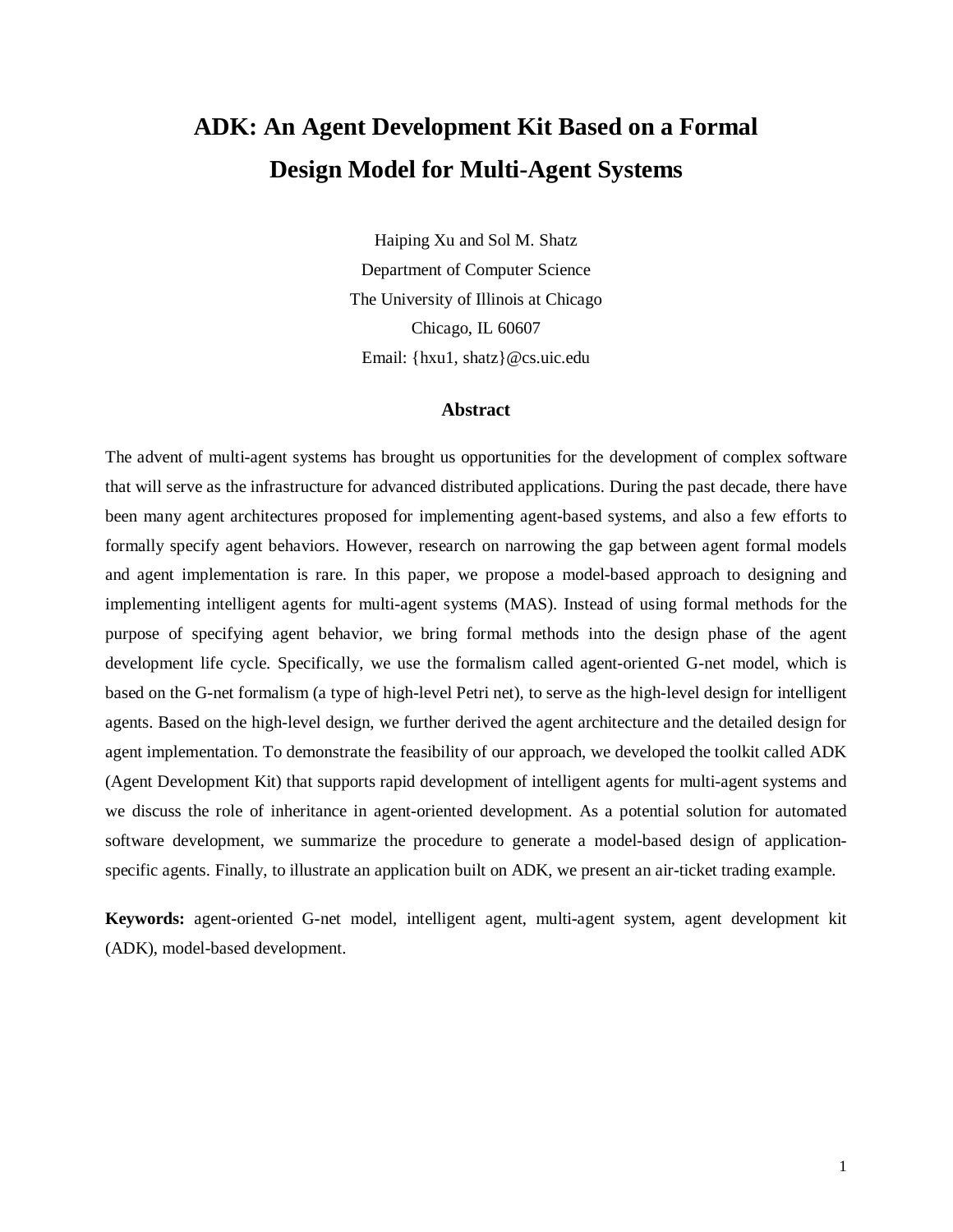# **1. Introduction**

The development of agent-based systems offers a new and exciting paradigm for production of sophisticated programs in dynamic and open environments, particularly in distributed domains such as webbased systems and electronic commerce. A multi-agent system (MAS) is a distributed and concurrent system that consists of a number of intelligent agents (Wooldridge, 2002). An intelligent agent is defined as an agent that at least has the following characteristics: autonomy, reactivity, proactiveness, and sociability. Agent autonomy is akin to human free-will and enables an agent to choose its own actions, while agent proactiveness requires an agent to behave in a goal-directed fashion. Agent proactiveness is usually considered in relation to planning, and is strengthened with agent autonomy. We call an autonomous and proactive agent a *goal-driven* agent. A reactive agent is defined as an agent that has the ability to perceive and to respond to a changing environment. The idea of reactive agents is often based on work in ethology, the study of animal behavior. We call a reactive agent an *event-driven* agent, and an event could be any environment change that may influence an agent's execution. The sociability of an agent refers to the ability of an agent to converse with other agents. Though a standalone agent may not need to interact with other agents, agent communication is a key characteristic for agents in a multi-agent system. The conversations among agents, normally conducted by sending and receiving messages, provide opportunities for agents to coordinate their activities and cooperate/compete with each other, if needed. An agent is different from an object in that agents usually do not use method invocations to communicate with each other. In contrast, agents distinguish different types of messages and use complex protocols, such as Contract Net protocols (Smith, 1980; Flores and Kremer, 2001), to collaborate or to negotiate. In addition, agents analyze these messages and can decide whether to execute the requested action (Wooldridge et al., 2000). To meet this requirement, the design of agents needs to support asynchronous message passing. We call an agent that supports asynchronous message passing a *message-triggered* agent.

Though there have been significant commercial and industrial research and development efforts underway for some time, developments based on formal agent frameworks are rare. In this paper, we present a development approach, including design and implementation, for intelligent agents in multi-agent systems. The approach is based on the formal agent model, called agent-oriented G-net model, introduced in earlier work (Xu and Shatz, 2001a; Xu and Shatz, 2001b) and subsequently described in more detail, including examples of model checking for design properties (Xu and Shatz, 2003). To bridge the gap between formal agent modeling and agent implementation, we extend this earlier work so that formal methods are integrated into the design phase of the agent development life cycle. Unlike most current research on formal modeling of agent systems or agent behavior (Wooldridge and Ciancarini, 2001), our agent model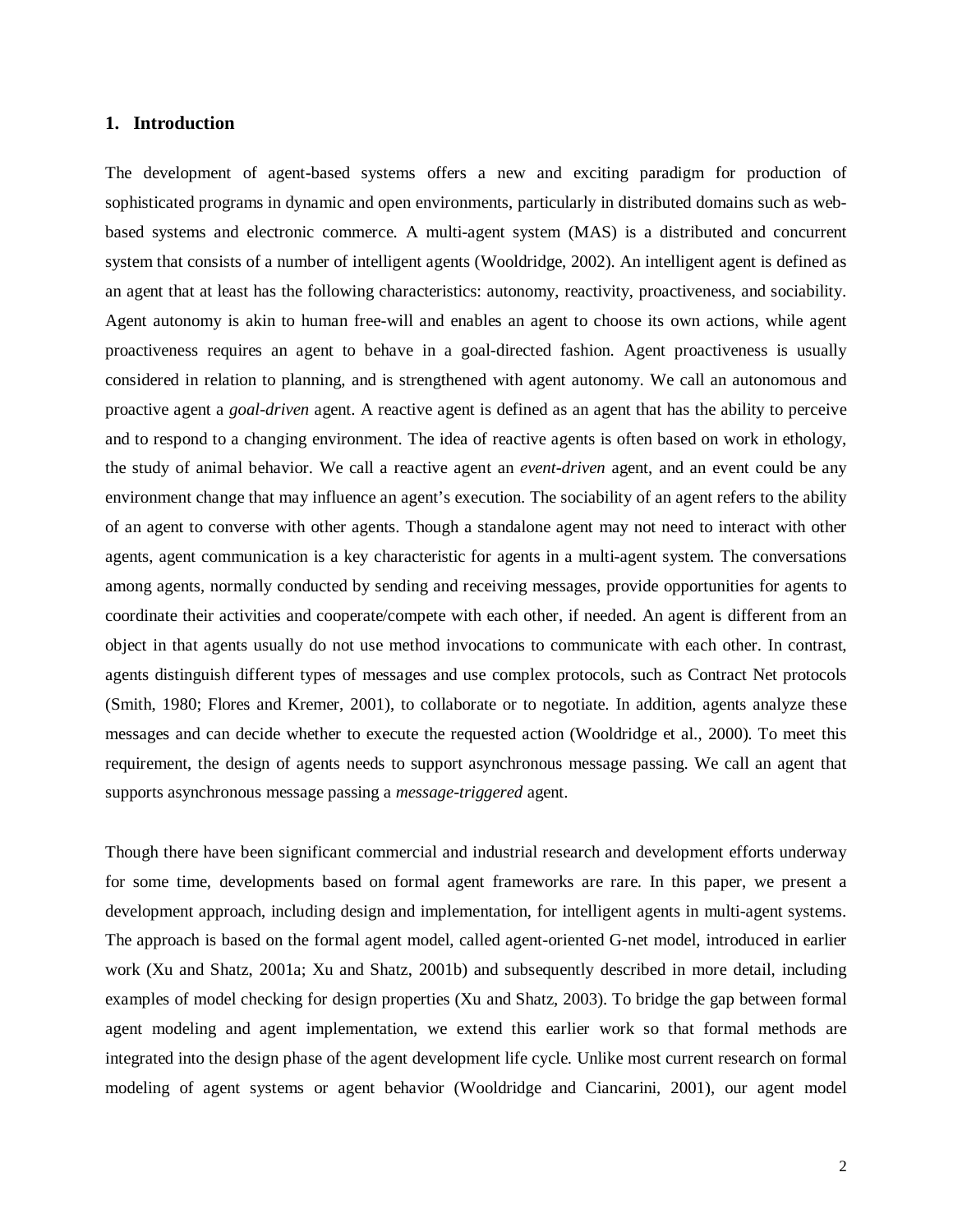specifically serves as a high-level design for agent implementation, rather than just as a specification for agent behaviors. In other words, the formal model guides a software engineer by prescribing "how," rather than "what," to develop in terms of intelligent agents. Our formal agent model supports design modularization and inheritance. To show the feasibility of our approach, we highlight a system that provides a full class-library for the domain of intelligent agents for multi-agent systems. We call the development system ADK (Agent Development Kit). The high-level design, i.e., the agent-oriented G-net model, is based on the G-net formalism (Perkusich and de Figueiredo, 1997; Deng et al., 1993), which is a type of high-level Petri net (Murata, 1989). The significance of this model is that it explicitly supports asynchronous message passing among agents (Xu and Shatz, 2001a), and it supports inheritance for functional units defined in its internal structure (Xu and Shatz, 2001b). The functional units in this model not only include methods, as in the case of the object-oriented paradigm, but also include *Message Processing Units (MPU)*, which are functional units defined for asynchronous message passing. In addition, the agent-oriented G-net model can be translated into more "standard" forms of a Petri net for design analysis, such as deadlock detection and model checking (Xu and Shatz, 2003).

The rest of this paper is organized as follows. In Section 2, we describe related work and highlight the relationships to our research. In Section 3, we first briefly review the agent-oriented G-net model, which has been previously proposed [Xu and Shatz, 2001b] and subsequently described in more details for design analysis [Xu and Shatz, 2003]. We then discuss the role of ADK in serving as a bridge between the formal agent model and the agent implementation platform. In Section 4, we describe the architectural design and detailed design of intelligent agents, and discuss the role of inheritance in agent development. We also summarize the procedures to design and implement application-specific agents for multi-agent systems. In Section 5, we use an air ticket trading example to illustrate the derivation of an application using the ADK approach. The generality of the example supports the notion that our model-based approach is feasible and effective. In Section 6, we provide conclusions and our future work.

## **2. Related Work**

There are three main strands of work to which our research is related, i.e., work on formal modeling of agent systems, work on building practical agent-based systems or developing tool kits for rapid development of agent systems, and work on narrowing the gap between agent formal models and implementation of agent-based systems.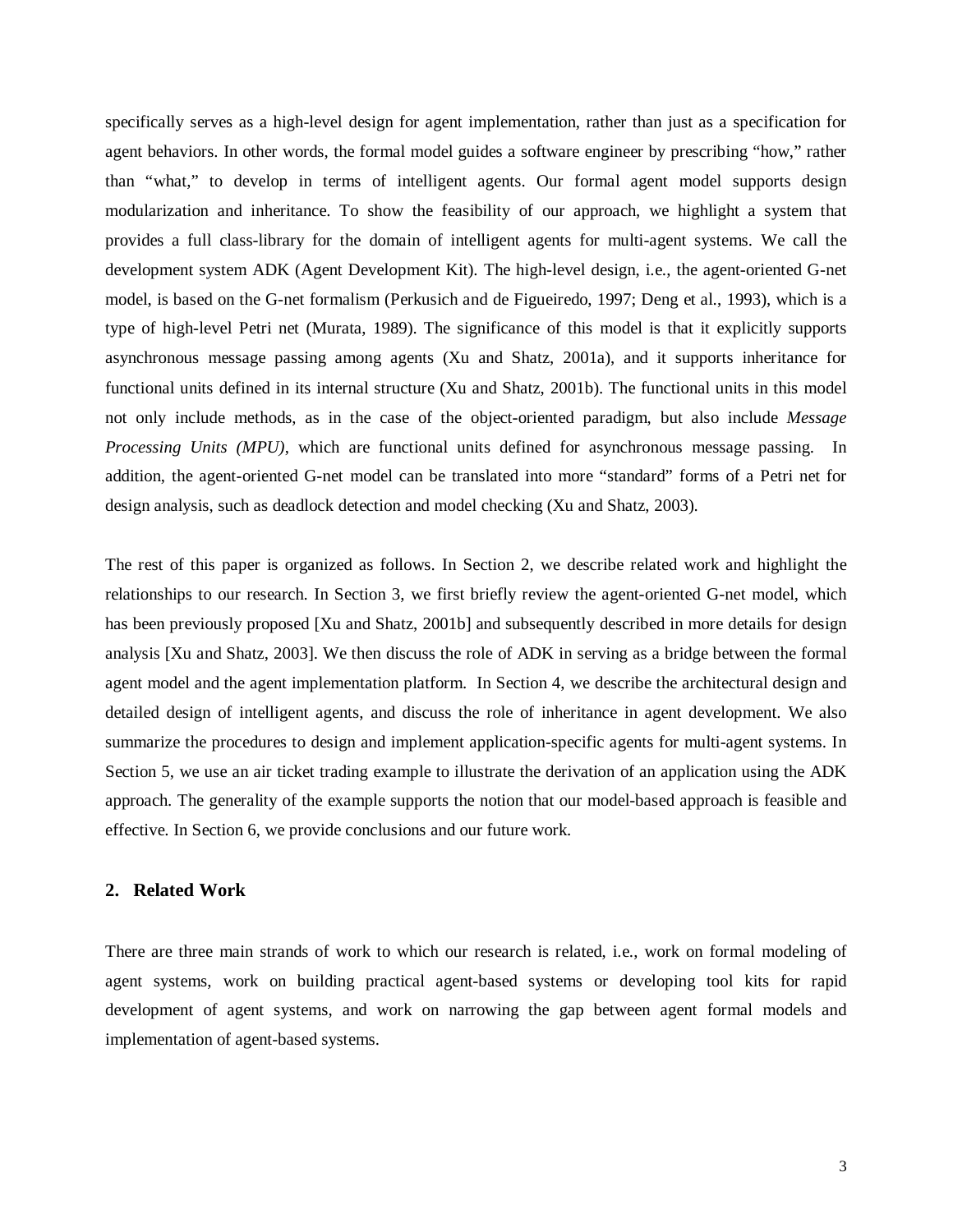Previous work on formal modeling of agent systems has been based on formalisms, such as Z, temporal logic, and Petri nets, to specify agent systems or agent behaviors. Luck and d'Inverno tried to use the formal language Z to provide a framework for describing the agent architecture at different levels of abstraction. They proposed a four-tiered hierarchy comprising entities, objects, agents and autonomous agents (Luck and d'Inverno, 1995). The basic idea for this is that all components of the world are entities with attributes. Of these entities, objects are entities with capabilities of actions, agents are objects with goals, and autonomous agents are agents with motivations. Fisher' work on Concurrent METATEM used temporal logic to represent dynamic agent behavior (Fisher 1995). Such a temporal logic is more powerful than the corresponding classic logic and is useful for the description of dynamic behavior in reactive systems. Fisher took the view that a multi-agent system is simply a system consisting of concurrently executing objects. Xu and his colleagues used Predicate/Transition (PrT) nets, which is a high-level formalism of Petri net, to model and verify multi-agent behaviors (Xu et al., 2002). Based on the PrT model, certain properties, such as parallel execution of multi-plans and plans' guarantee for the achievement of the goal, can be verified by analyzing the dependency relations among the transitions. More recently, PrT nets were used to model logical agent mobility (Xu et al., 2003). The proposed model for logical agent mobility specifies a mobile agent system that consists of a set of components and a set of (external) connectors. Pr/T nets were used because in a Pr/T net a token may carry structured data – the mobility modeling was based on the idea of "agent nets" being able to be routed, as tokens, within "system nets." Other efforts on formal modeling of agents focus on the design of modeling languages for conceptual design and specification of multi-agent systems. For instance, the modeling language DESIRE (framework for DEsign and Specification of Interacting REasoning component) is based on the philosophy of viewing a complex software system as a series of interacting components, and it is suited to the specification of multiagent systems (Brazier et al., 1997). Similarly, SLABS (formal Specification Language for Agent-Based Systems) provides a way of specifying agent behaviors to enable software engineers to analyze agent-based systems before they are implemented (Zhu, 2001).

In summary, formal methods are typically used for specification of agent systems and agent behaviors. In other words, the primary purpose of the formal agent models is to define *what* properties are to be realized by the agent system – behavioral properties. In contrast, the formal agent model that we have proposed in (Xu and Shatz, 2003) provides a high-level design of multi-agent systems – it not only provides a conceptual framework for agent development, but it also aids a software engineer in understanding *how* to structure and implement an agent system. This is accomplished by explicitly identifying the major components and mechanisms in the design and showing how to derive a detailed design and corresponding implementation. A direct benefit of this approach is that it brings formal methods into the design phase,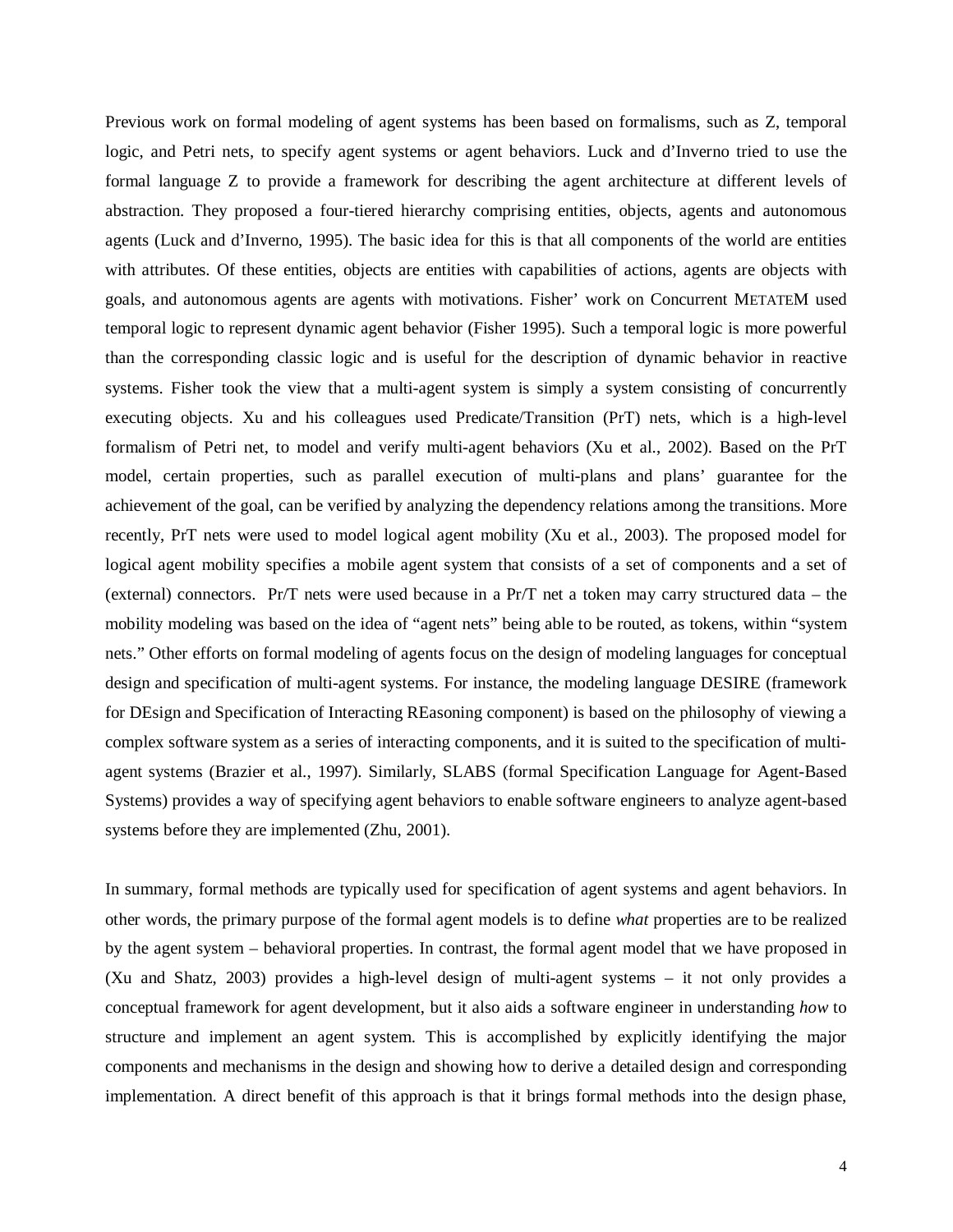providing opportunities for formal verification of correctness of an agent design. We have shown ways of using analysis techniques, including model checking, to verify the correctness and certain properties of the formal agent model in our previous work (Xu and Shatz, 2003). Ideally, formal methods can be applied in each phase of the software development life cycle; however, to bring formal methods into the later phases (e.g., design and implementation) of the software development life cycle is not an easy task. For instance, to verify that an implemented agent system satisfies its original specification, Rao and Georgeff presented an algorithm for model checking BDI systems (Rao and Georgeff, 1993). However, how to derive the logical model for BDI logic from the concrete computational models used to implement the agents is not clarified (Wooldridge and Ciancarini, 2001). Recent work along this line includes Penczek and Lomuscio's attempt to use the semantic model of interpreted systems, and integrate it with the verification technique of bounded model checking for verification of multi-agent systems (Penczek and Lomuscio, 2003). Thanks to Petri nets' graphical modeling approach and its similarity with the UML modeling technique (Saldhana et al., 2001), we argue that Petri nets provide a reasonable and promising way to bring formal methods into the design phase. With refinement of our original agent-oriented G-net models (Pan, 2002), our approach supports formal design of agent-oriented software.

A second strand of related work is the building of practical agent-based systems or tools for rapid development of agent systems. During recent years, many agent architectures have been proposed. For instance, JAM (Java Agent Model) is a hybrid intelligent agent architecture that draws upon the theories and ideas of the Procedural Reasoning System (PRS), Structured Circuit Semantics (SCS), and Act plan interlingua (Huber 1999). Based on the BDI theories (Kinny et al., 1996), which models the concepts of beliefs, goals (desires), and intentions of an agent, JAM provides strong goal-achievement syntax and semantics, with support for homeostatic goals and a much richer, more expressive set of procedural constructs. The JACK (Jave Agent Kernel) intelligent agent framework proposed by the *Agent Oriented Software Group* brings the concept of intelligent agents into the mainstream of commercial software engineering and Java (Howden et al., 2001). JACK is designed as a set of lightweight components with high performance and strong data typing. Paradigma has been implemented to support the development of agentbased systems (Ashri and Luck, 2000). It relies on a formal agent framework, i.e., Luck and d'Inverno's formal agent framework (Luck and d'Inverno, 1995), and is implemented by using recent advances in Java technology. Although the above agent architectures use formal agent models as conceptual guidelines, the formal methods serve as agent specifications rather than formal designs.

Some other efforts had tried to provide a rapid prototyping development environment for the systematic construction and deployment of agent-oriented applications. A typical example is the Zeus MAS framework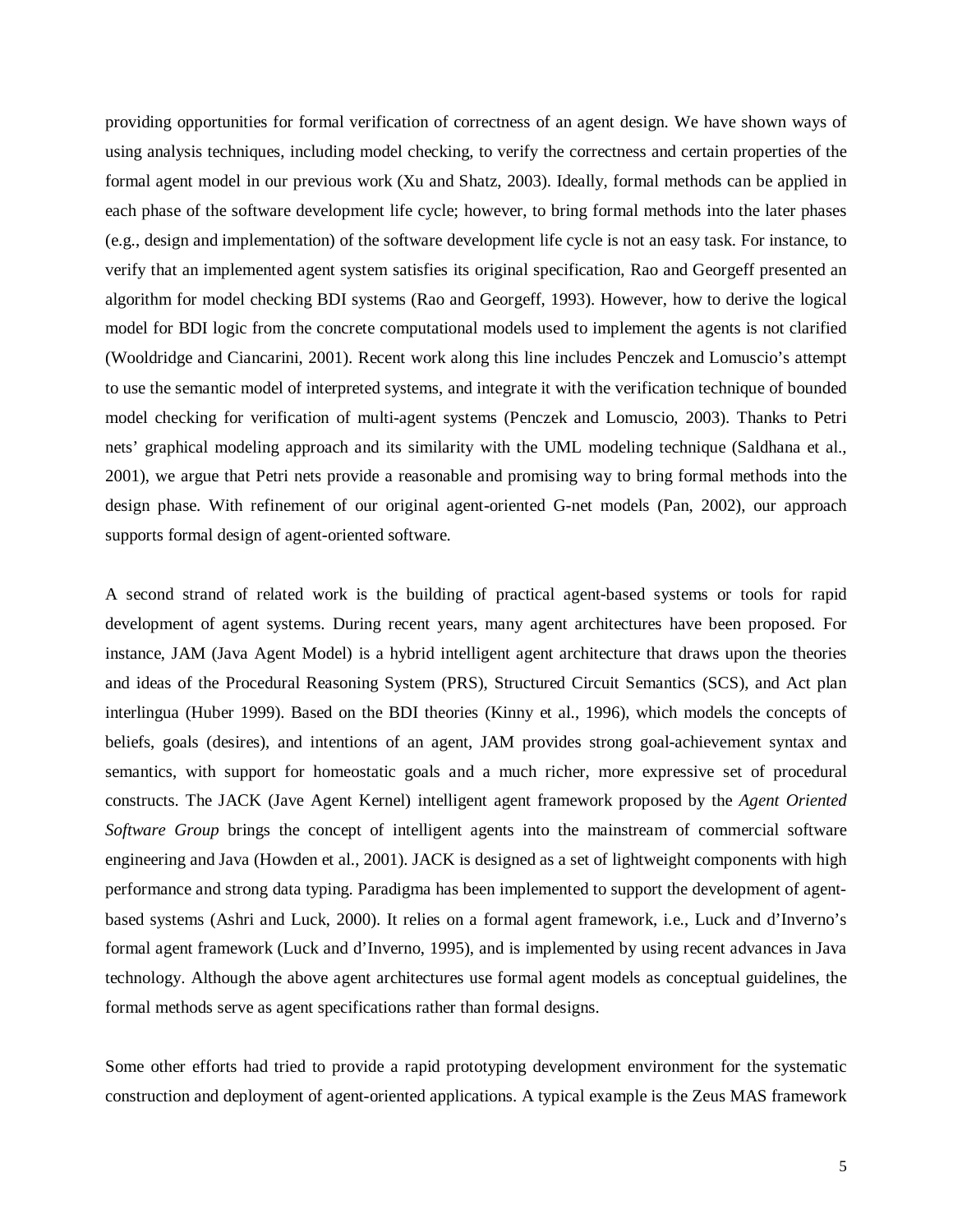developed by British Telecom Labs (Nwana et al., 1999). The MAS development environment based on Zeus MAS framework consists of an API, a code generator, agent and society monitoring tools, and programming documentation. A complete Zeus agent has a coordination engineer enabling functional behavior organized around conversation protocols, a planner that schedules sub-goal resolution, an engine for rule-based behavior, and databases to manage resources, abilities, relationships between agents, tasks, and protocols. More recently, many agent frameworks have been proposed for developing agent applications in compliance with the FIPA specifications (FIPA 2002) for interoperable intelligent agents in multi-agent systems. Examples of such efforts are JADE (Java Agent DEvelopment framework) (Bellifemine et al., 1999), FIPA-OS agent platform (Poslad et al., 2000), and the current Zeus platform (Nwana et al., 1999). The major difference between the above work and our approach is that most of the existing agent architectures attempt to provide a comprehensive set of agent-wide services that can be utilized by application programmers; however, these services are usually made available through an ad-hoc architecture that is highly coupled. Application programmers must face a steep learning curve for such systems due to a lack of explicit control flow and modularization. In contrast, our approach provides programmers a set of loosely coupled modules, an explicit control flow, and a clean interface among agents. We believe that our approach can significantly flatten a programmer's learning curve, and ease the work load for developing application-specific agents. Another difference between the above work and our approach is that most of the agent architectures that originated from industry aim to provide practical platforms or toolkits for agent development; therefore, unlike our approach there is not the direct motivation for an agent design that supports formal analysis and verification. We have discussed the use of some analysis techniques including model checking in our previous work (Xu and Shatz, 2003). Meanwhile, most of the existing systems use object-oriented languages, such as Java, but without considering how to use object-oriented mechanisms effectively in developing agent-oriented software. In contrast, our approach carefully considers the role of inheritance in agent-oriented development, and discusses which components of an agent could be reused in a subclass agent. This treatment of inheritance in agent-oriented software engineering is based on previous work (Crnogorac et al., 1997), but our approach emphasizes on reuse of functional components rather than mental states. Finally, although our current version of ADK does not strictly follow the FIPA specifications, we have designed our agent model with standardization in mind. Further work (Pan, 2002) on this prototype has shown that it is fairly straightforward to extend our agent design and development kit to a level of detail that is compliant with the FIPA specifications (FIPA, 2002).

Previous efforts on narrowing the sizable gap between agent formal models and agent-based practical systems can be summarized as follows. Some researchers aim at constructing directly executable formal agent models. For instance, Fisher's work on Concurrent METATEM has attempted to use temporal logic to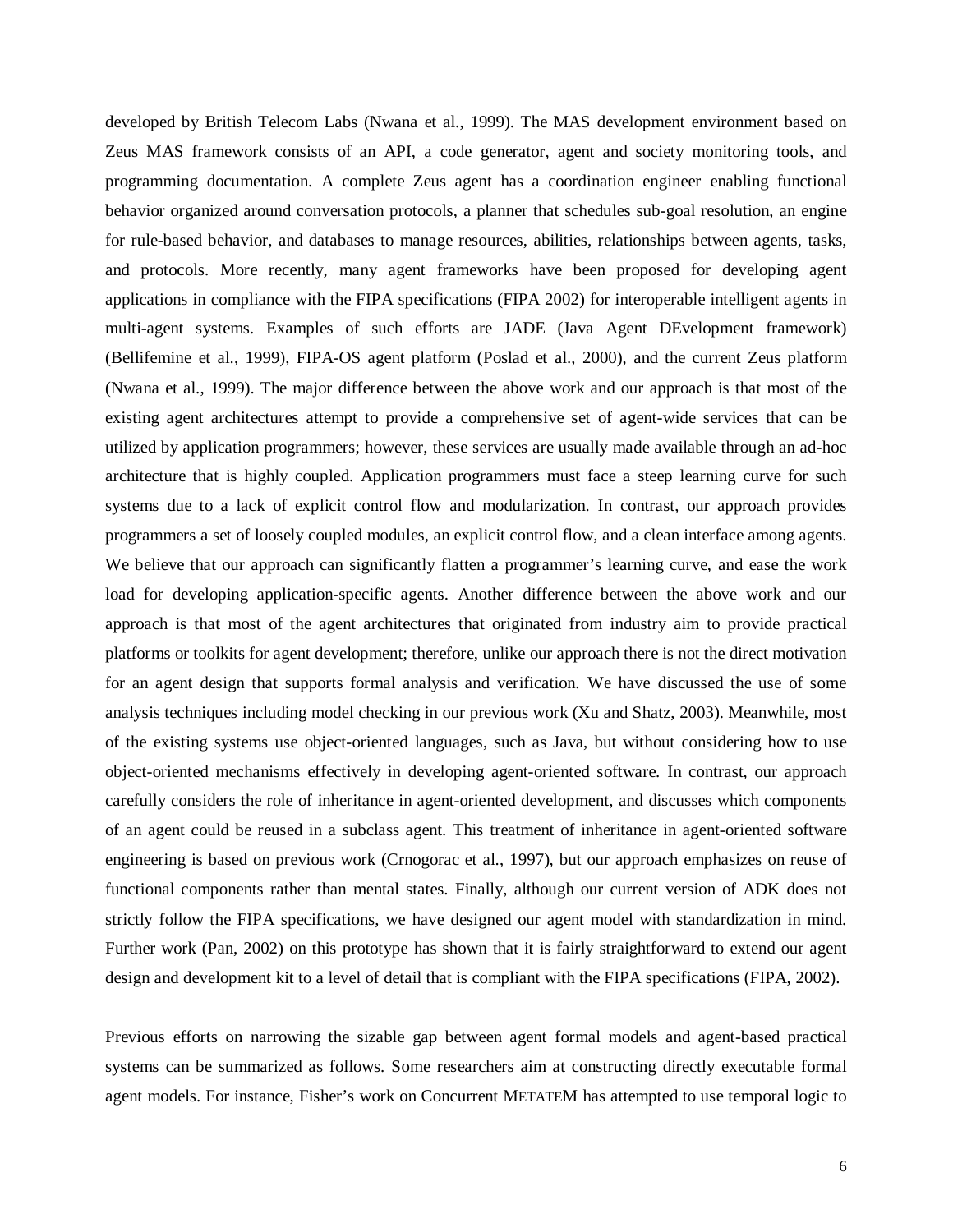represent individual agent behaviors where the representations can be executed directly, verified with respect to logical requirement, or transformed into some refined representation (Fisher, 1995). Vasconcelos and his colleagues have tried to provide a design pattern for skeleton-based agent development (Vasconcelos et al., 2002), which can be automatically extracted from a given electronic institution. The electronic institutions have been proposed as a formalism with which one can specify open agent organizations (Rodriguez-Aguilar et al., 1999). These types of work seem to be an ideal way for seaming the gap between theories and implemented systems; however, an implementation automatically derived from a formal model tends to be not practical. This is because a formal model is an abstraction of a real system, and thus an executable formal model ignores most of the components and behaviors of a specific agent. Therefore, as stated in (D'Inverno et al., 1997), executable models based on formalisms, such as temporal logic, are quite distant from agents that have actually been implemented; and at least for the time being, the gap between an executable formal model and a practical agent implementation is still very large. Other efforts have attempted to start with specific deployed systems and provide formal analyses of them. For instance, d'Inverno and Luck tried to move backwards to link the system specification based on a simplified version of dMARS (distributed Multi-Agent Reasoning System) to the conceptual formal agent framework in Z, and also to provide a means of comparing and evaluating implemented and deployed agent systems (D'Inverno and Luck, 2001).

In contrast to the above approaches, we have tried to bring formal methods directly into the design phase, and to let the formal agent model serve as the high-level design for agent implementation. In particular, we use the agent-oriented G-net model to define the agent structure, agent behavior, and agent functionality for intelligent agents. A key concept in our work is that the agent-oriented G-net model itself serves as a design model for an agent implementation. We will see that our architectural design of intelligent agents closely follows the agent-oriented G-net model. By supporting design reuse, our approach follows the basic philosophy of *Model Driven Architecture (MDA)* (Siegel et al., 2001) that is gaining popularity in many communities, for example UML.

## **3. A Framework for Agent-Oriented Software**

#### **3.1 G-Net Model Background**

Many researchers have suggested object-based formal methods using high-level Petri nets. Formalisms such as LOOPN++ (Lakos and Keen, 1994), CO-OPN/2 (Buchs and Guelfi, 2000), and G-nets (Perkusich and Figueiredo, 1997; Deng et al., 1993) were proposed to extend the Petri net formalism into so-called object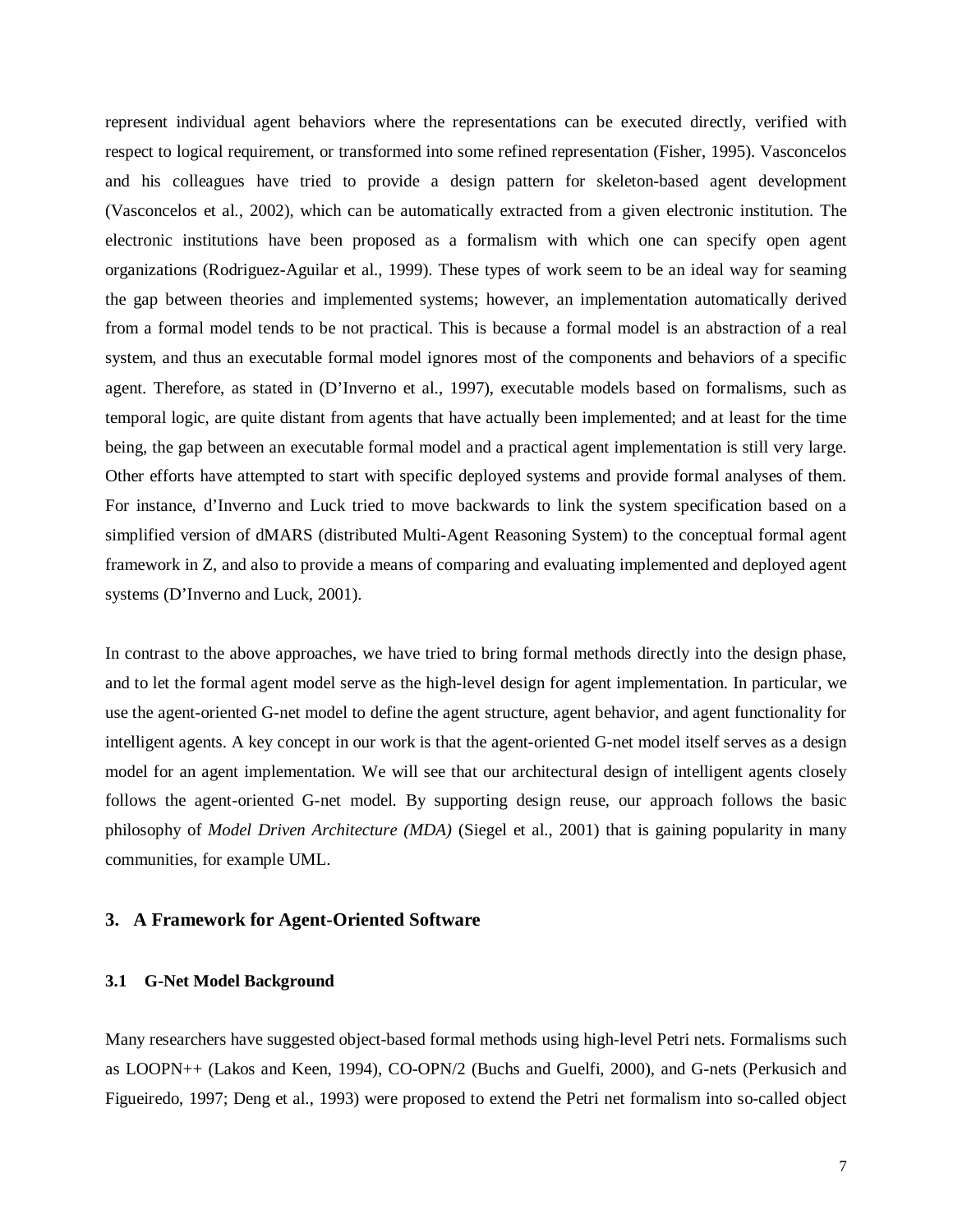Petri nets. Among these models, G-nets have been proposed with the motivation of integrating Petri net theory with the software engineering approach for system design (Deng et al., 1993). A notable benefit of using G-nets is its modular and object-based approach for the specification and prototyping of complex software system. We assume that the reader is familiar with the basic concepts of Petri nets (Murata, 1989). But, as a general reminder, we note that Petri nets include three basic entities: place nodes (represented graphically by circles), transition nodes (represented graphically by solid bars), and directed arcs that can connect places to transitions or transitions to places. Furthermore, places can contain markers, called tokens, and tokens may move between place nodes by the "firing" of the associated transitions. The state of a Petri net refers to the distribution of tokens to place nodes at any particular point in time (this is sometimes called the marking of the net). We now proceed to discuss the basics of G-net models. G-nets serve as the foundation for our agent-oriented model, which is highlighted in the next subsection.

A G-net system is composed of a number of G-nets, each of them representing a self-contained module or object (Perkusich and Figueiredo, 1997; Deng et al., 1993). A G-net is composed of two parts: a special place called *Generic Switch Place (GSP)* and an *Internal Structure (IS)*. The *GSP* provides the abstraction of the module, and serves as the only interface between the G-net and other modules. The *IS*, a modified Petri net, represents the design of the module. Formally, a G-net is a tuple  $G = (GSP, IS)$ , where

- 1. *GSP* ∈ *G* is defined by *(NID, MS, AS)*, where *G.NID* is a unique identification of G-net *G*, *G.MS* is a set of methods specifying the functions, operations or services defined by the net, and *G.AS* is a set of attributes specifying the state variables of the model.
- 2. *IS*  $\in$  *G* is the internal structure of G-net *G*. In *G.IS*, Petri net places represent primitives, while transitions, together with arcs, represent connections or relations among those primitives. The primitives may define local actions or method calls.

Method calls are represented by special places called *Instantiated Switch Places (ISP)*. A primitive becomes *enabled* if it receives a token, and an enabled primitive can be executed. Given a G-net *G*, an *ISP* of *G* is a 2-tuple *(G'.Nid, mtd)*, where *G'* could be the same G-net *G* or some other G-net, *Nid* is a unique identifier of G-net *G'*, and *mtd* ∈ *G'.MS*. Each *ISP(G'.Nid, mtd)* denotes a method call *mtd()* to G-net *G'*.

G-nets were initially proposed to represent a module or an object rather than an abstraction of a set of similar objects, i.e., class. In a recent paper (Xu and Shatz, 2000), we defined an approach to extend the Gnet model to support class modeling. The idea of this extension is to generate a unique object identifier, *G.Oid*, and initialize the state variables when a G-net object is instantiated from a G-net *G*. An *ISP* method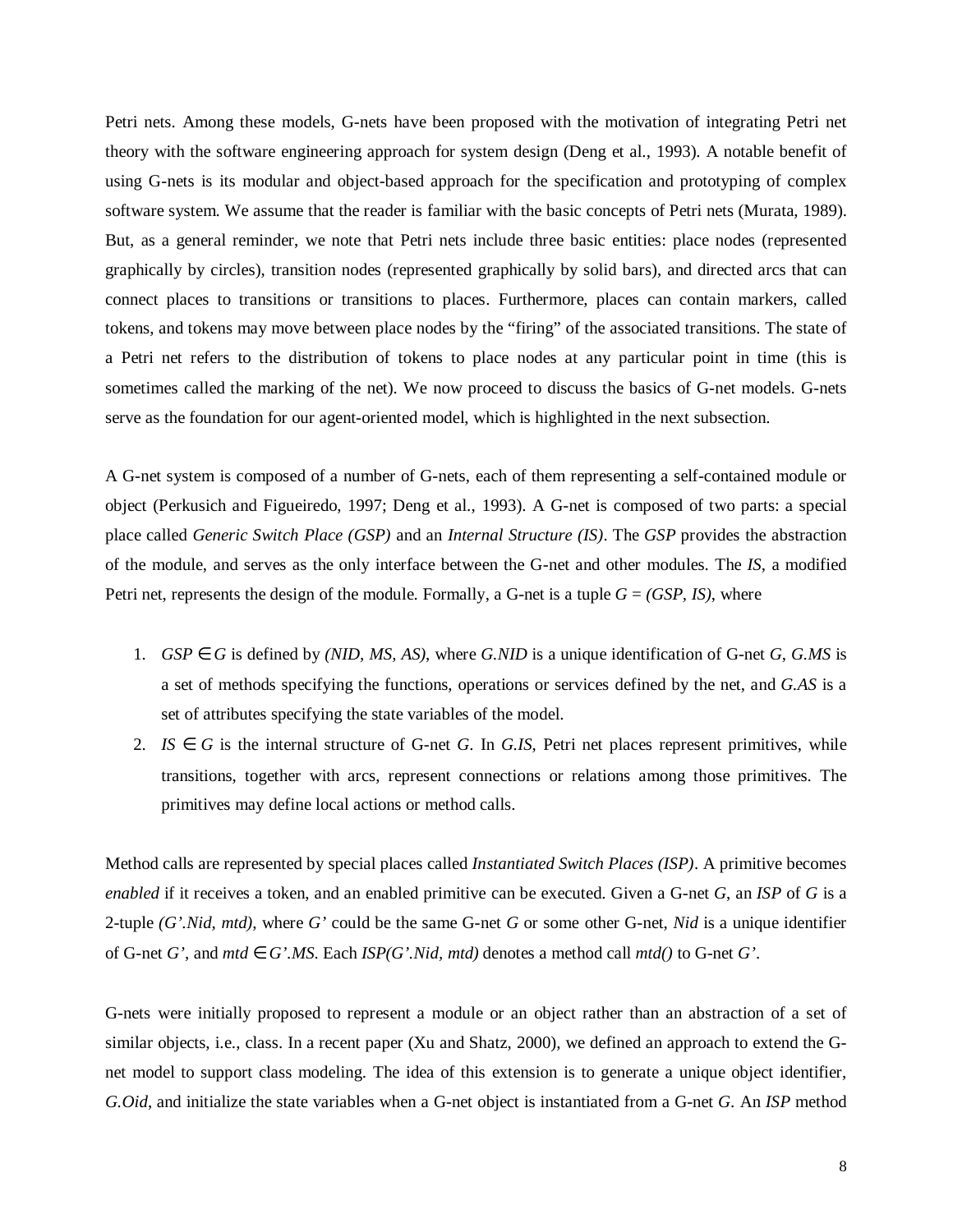invocation is no longer represented as the 2-tuple *(G'.Nid, mtd)*, instead it is the 2-tuple *(G'.Oid, mtd)*, where different object identifiers could be associated with the same G-net class model.

The token movement in a G-net object is similar to that of original G-nets (Perkusich and Figueiredo, 1997; Deng et al., 1993). A token *tkn* is a triple *(seq, sc, mtd)*, where *seq* is the propagation sequence of the token,  $sc \in \{\text{before, after}\}\$ is the status color of the token and *mtd* is a triple *(mtd\_name, para\_list, result)*. For ordinary places, tokens are removed from input places and deposited into output places by firing transitions. However, for the special *ISP* places, the output transitions do not fire in the usual way. Recall that marking an *ISP* place corresponds to making a method call. So, whenever a method call is made to a G-net object, the token deposited in the *ISP* has the status of **before**. This prevents the enabling of associated output transitions. Instead the token is "processed" (by attaching information for the method call), and then removed from the *ISP*. Then an identical token is deposited into the *GSP* of the called G-net object. Through the *GSP* of the called G-net object, the token is then dispatched into an *entry* place of the appropriate called method, for the token contains the information to identify the called method. During "execution" of the method, the token will reach a *return* place with the result attached to the token. As soon as this happens, the token will return to the *ISP* of the caller, and have the status changed from **before** to **after**. The information related to this completed method call is then detached. At this time, output transitions can become enabled and fire. Examples and further details about G-net models can be found in references (Perkusich and Figueiredo, 1997; Deng et al., 1993; Xu and Shatz, 2000).

#### **3.2 Review of Agent-Oriented G-Net Model**

Although the G-net model works well in object-based design, it is not sufficient for agent-oriented design for the following reasons. First, agents that form a multi-agent system may be developed by different vendors independently, and those agents may be widely distributed across large-scale networks such as the Internet. To make it possible for those agents to communicate with each other, it is desirable for them to have a common communication language and to follow common protocols. However the G-net model does not directly support protocol-based language communication between agents. Second, the underlying agent communication model is usually asynchronous, and an agent may decide whether to perform actions requested by some other agents. The G-net model does not directly support asynchronous message passing and decision-making, but only supports synchronous method invocations in the form of *ISP* places. Third, agents are commonly designed to determine their behavior based on individual goals, their knowledge and the environment. They may autonomously and spontaneously initiate internal or external behavior at any time. The G-net models can only directly support a predefined flow of control.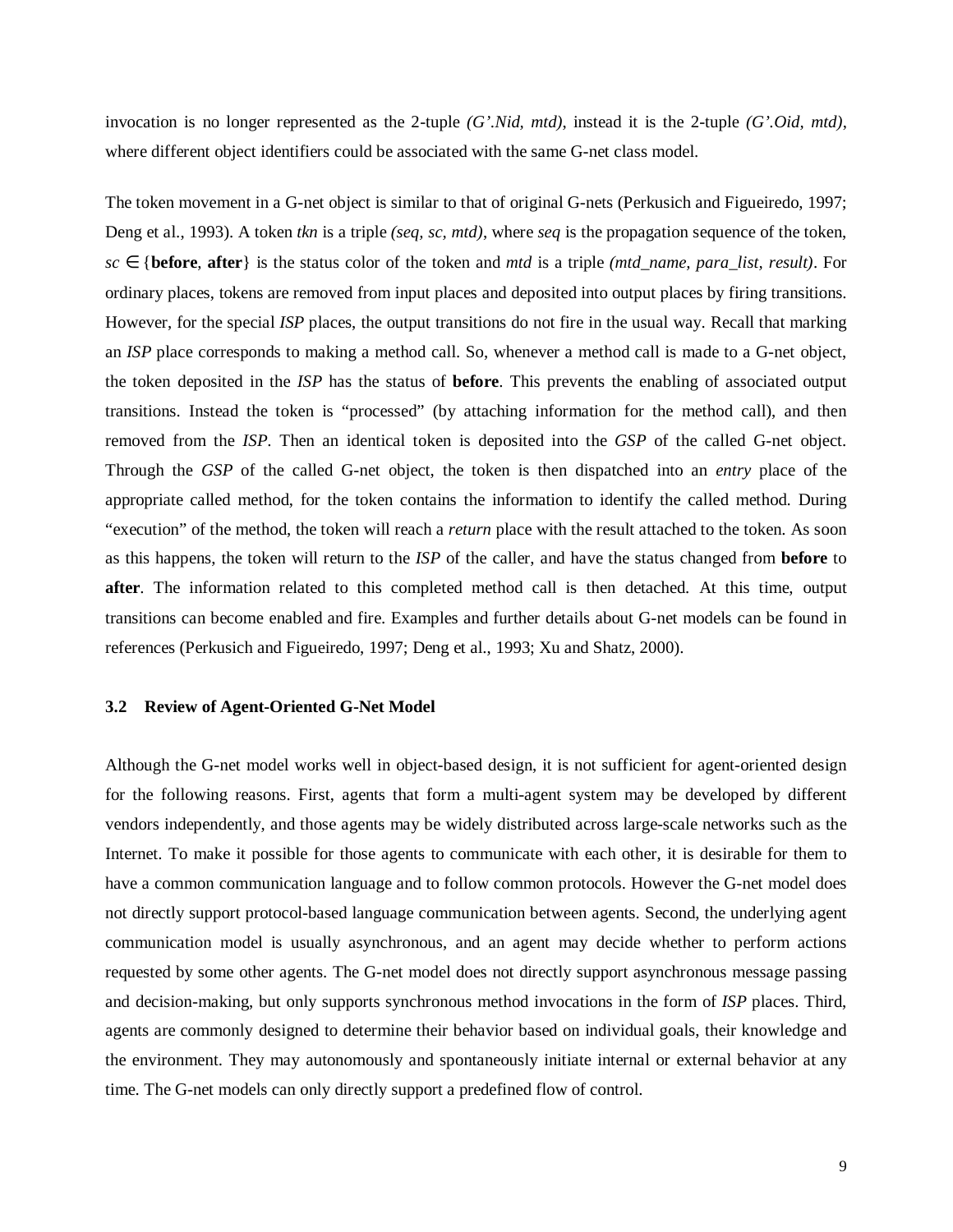

Figure 1. Agent-oriented G-net model – from (Xu and Shatz, 2003)

To support agent-oriented design, we extended G-nets to support modeling an agent class<sup>1</sup> (Xu and Shatz, 2003). This extension is made in three steps. First, we introduce five special modules to a G-net to make an agent autonomous and internally motivated. As shown in Figure 1, the five special modules are the *Goal* module, the *Plan* module, the *Knowledge-base* module, the *Environment* module and the *Planner* module. The *Goal*, *Plan* and *Knowledge-base* module are based on the BDI agent model proposed by Kinny and his colleagues (Kinny et al., 1996). The *Goal* module consists of a goal set that specifies the goal domain and goal states. The *Plan* module consists of a set of plans that are associated with a goal or a subgoal. Each goal or subgoal may associate with more than one plan, and the most suitable one will be selected to achieve that goal or subgoal. A *Knowledge-base* module describes the information about the agent's internal state, its environment, and interaction protocols. The *Environment* module is an abstract model of the environment, i.e., the model of the outside world of an agent. Finally, the *Planner* module represents the heart of an agent that may decide to ignore an incoming message, to start a new conversation, or to continue with the current conversation. In the *Planner* module, committed goals are achieved, and the *Goal*, *Plan* and *Knowledge-base* modules of an agent are updated after the processing of each communicative act that defines the type and the content of a message (Finin et al., 1997; Huber et al., 2001), or if the environment changes. Second, different from the semantic of a G-net as an object or a module, we view the extended Gnet, we call it an *agent-oriented G-net*, as a class model, i.e., the abstract of a set of similar agent objects.

<sup>&</sup>lt;sup>1</sup> We view the abstract of a set of similar agents as an agent class, and we call an instance of an agent class an agent or an agent object.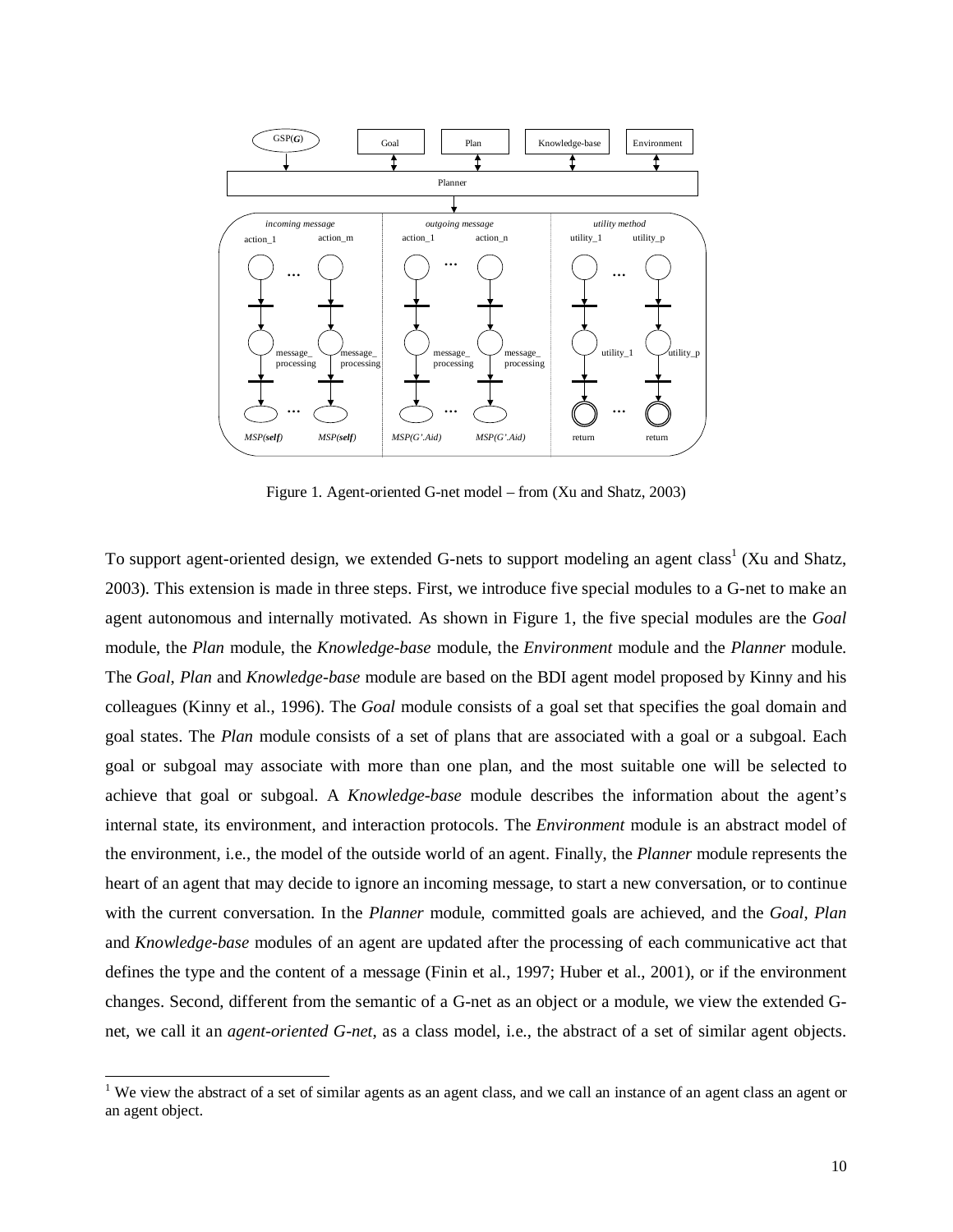Third, we define the instantiation of the agent-oriented G-net as follows: when an agent-oriented G-net *A* is instantiated, we generate an agent identifier *A.Aid* for the resulting agent object *AO*; meanwhile, the state of *AO*, i.e., any state variables defined in *A*, is initialized.

The *Internal Structure (IS)* of an agent-oriented G-net consists of three sections: *incoming message*, *outgoing message*, and *utility method*. The *incoming/outgoing message* section defines a set of *Message Processing Units (MPU)*, which corresponds to a set of communicative acts. Each *MPU*, labeled as *action\_i* in Figure 1, is used to process incoming/outgoing messages and execute any necessary actions before or after the message being processed. Finally, the *utility method* section defines a set of methods that can only be called by the agent itself.

Although both objects (passive objects) and agents use message-passing to communicate with each other, message-passing for objects is a unique form of method invocation, while agents distinguish different types of messages and model these messages frequently as speech-acts and use complex protocols to negotiate (Wooldridge et al., 2000; Iglesias et al., 1998). In particular, these messages must satisfy the format of the standardized communicative (speech) acts, e.g., the format of communicative acts defined in the FIPA agent communication language (FIPA, 2002) or KQML (Odell et al., 2001; Finin et al., 1997; Huber et al., 2001). Note that in Figure 1, each named *MPU action\_i* refers to a communicative act, and the agentoriented G-net model supports an agent communication interface through the *GSP* place. In addition, agents analyze these messages and can decide whether to execute the requested action. As stated before, agent communications are typically based on asynchronous message passing. Since asynchronous message passing is more fundamental than synchronous message passing, it is useful for us to introduce a new mechanism, called *Message-passing Switch Place (MSP)*, to directly support asynchronous message passing (Xu and Shatz, 2001a). When a token reaches an *MSP* (represented as an ellipsis in Figure 1), the token is removed and deposited into the *GSP* of the called agent. But, unlike with the G-net *ISP* mechanism, the calling agent need not wait for the token to return before it can continue to execute its next step.

The *Planner* module has the functionality of message dispatching and decision-making. In addition, the *Planner* module also includes a sensor, which may capture internal or external events, and invoke certain plans correspondingly. To support agent-oriented design, the *Planner* module has been designed in such a way that it supports inheritance for *MPU*s and utility methods defined in the internal structure of an agentoriented G-net model. Further details on the design and operation of the *Planner* module are outside the scope of focus for this paper. A detailed description for this module can be found in earlier work (Xu and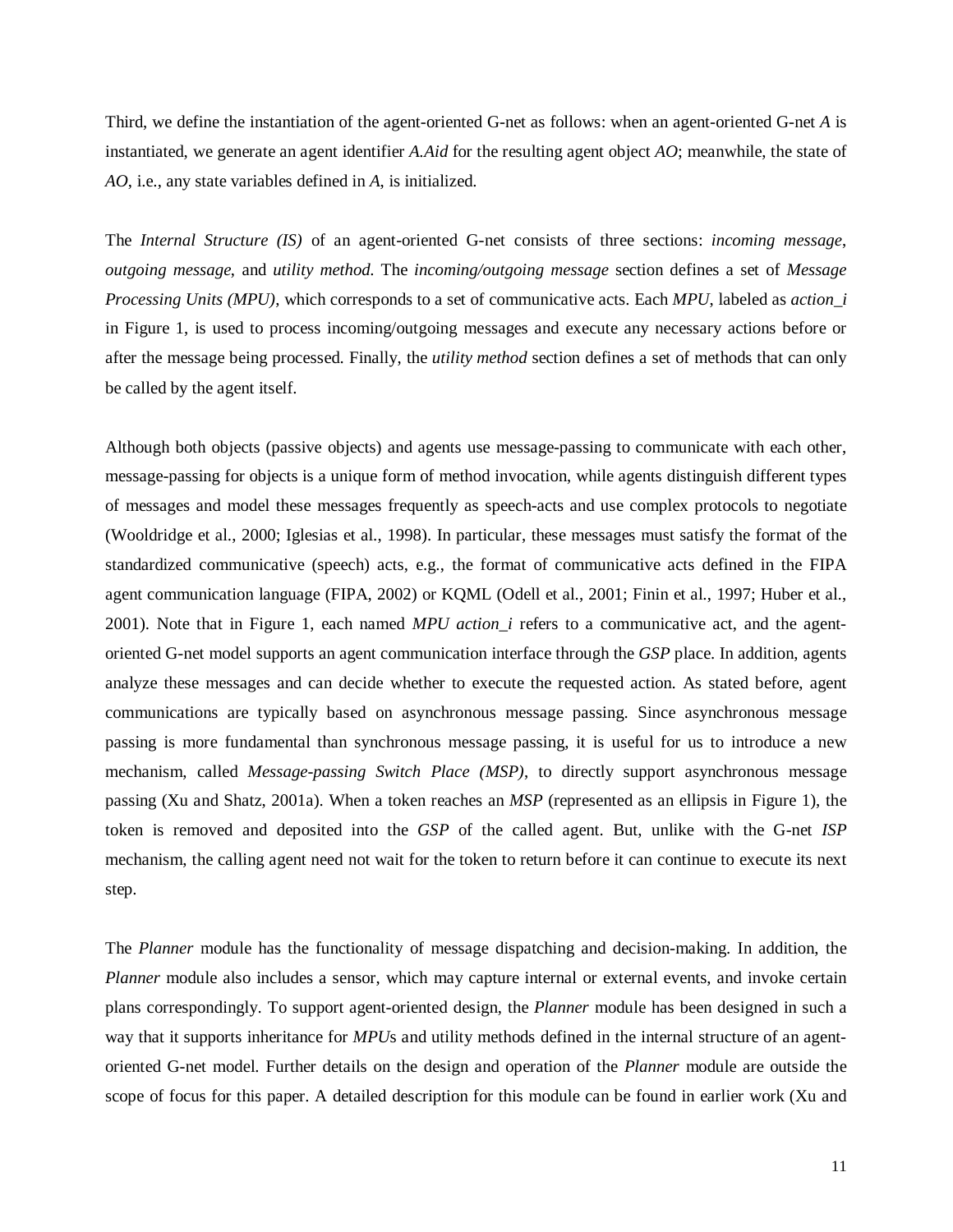Shatz, 2001a; Xu and Shatz, 2001b; Xu and Shatz, 2003). It is worth noting that G-nets can be used to model the *Knowledge-base* module and the decision-making units in the *Planner* module as demonstrated in other research that focuses on the issues of knowledge representation and reasoning (Deng and Chang, 1990).

## **3.3 From Formal Agent Model to Agent Implementation**

We now turn to the fundamental contribution of this paper – the principles and practice of a proposed Agent Development Kit (ADK). ADK is intended to provide the necessary facilities for agent implementation based on the formal agent model described previously. Thus, the development of ADK is not ad hoc, but results from a model-based development process. The agent-oriented G-net model, as an operational model, provides the high-level design for intelligent agents. Specifically, the key components or mechanisms defined in the agent-oriented model serve as building blocks of our agent development kit.



*\* DMUs are not inheritable in agent-oriented G-net model*

Figure 2. The role of ADK between formal agent model and implementation platform

As Figure 2 shows, the role of ADK is to serve as a bridge between the formal agent model and the agent implementation platform. Between the formal agent model and the ADK agent design architecture, there is a clear mapping of agent components and mechanisms. Thus we claim that the formal agent model can be interpreted as an agent design model; thus the model reveals to the software engineers not only the agent properties and behaviors, but more importantly, the agent architecture.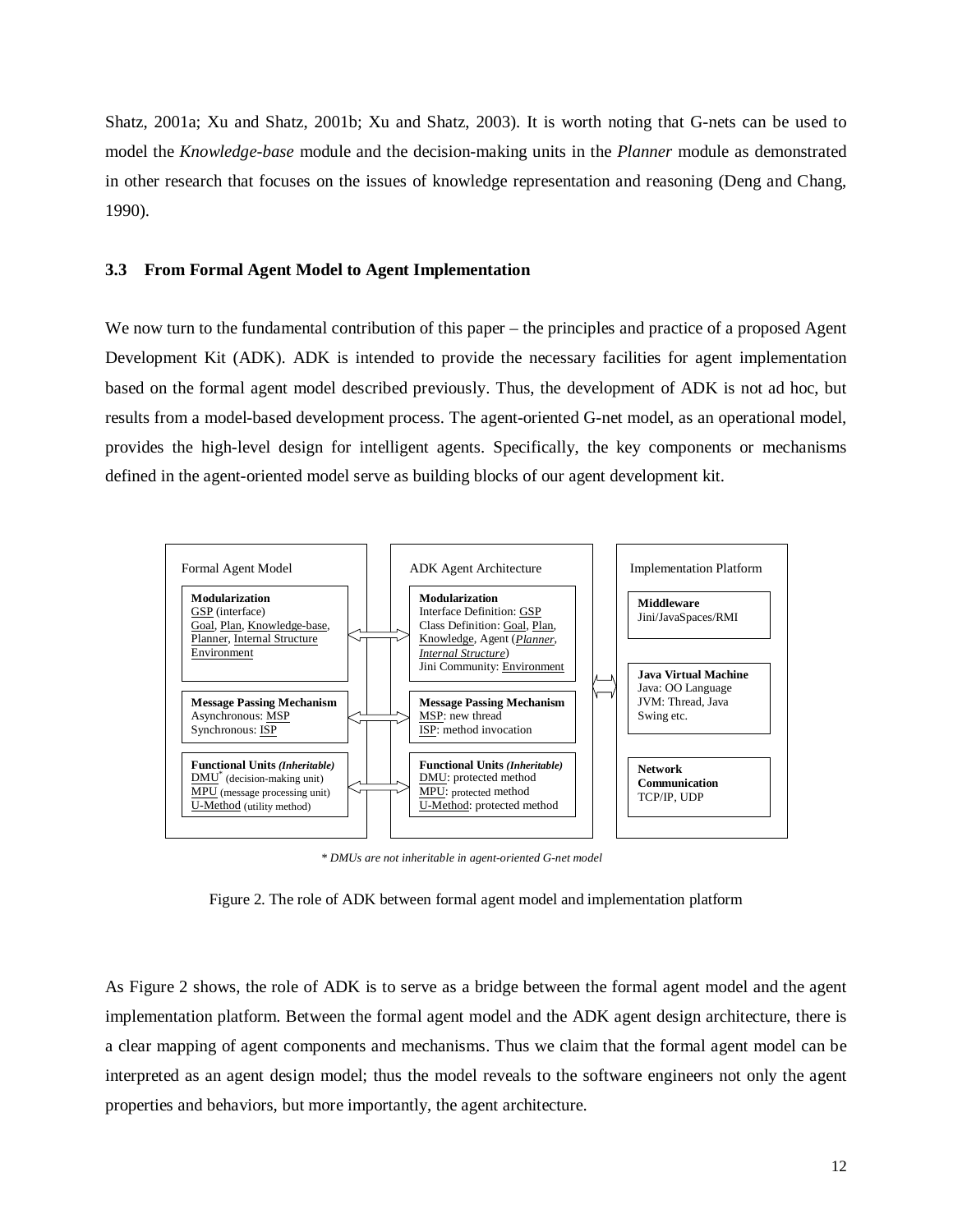The key components and mechanisms defined in the formal agent model and their mappings to the components and implementation strategies in the ADK agent architecture are listed as follows: First, the modularization of the agent design provides the formal agent architecture that makes an agent autonomous, reactive, proactive and sociable. The *GSP* place in the formal model is defined as the only interface for agent communication, and this is carried forward in the ADK agent design architecture. The *Goal*, *Plan*, and *Knowledge-base* modules are based on the BDI agent model (Kinny et al., 1996) that is a conceptual model for intelligent agents. These modules are mapped to the class definitions of *Goal*, *Plan* and *Knowledge* in the ADK agent architecture. The *Planner* module is used for decision-making, message dispatching and event capturing. And the *Internal Structure* is a container for methods and *MPU*s, where methods are defined for method invocation, and *MPU*s support asynchronous message passing. These two modules are defined as two sections in the definition of the *Agent* class. Finally, the *Environment* module in the formal agent model will be implemented as the Jini community in ADK.

Second, the message passing mechanisms are defined in two cases: synchronous message passing and asynchronous message passing. Synchronous message passing is usually used for method invocation, and it is realized through the *ISP* mechanism; while asynchronous message passing is vital for agent communication, and it is achieved by the *MSP* mechanism (Xu and Shatz, 2001a). Recall that in the case of asynchronous message passing, when a *MSP* is called, the agent does not need to wait for the result to come back, and it may proceed to execute other functionality. Straightforwardly, the *ISP* mechanism maps to method invocation in ADK, and *MSP* maps to a new thread on platforms such as JVM.

Third, the formal agent model defines the functional units as inheritable components. As methods are defined as inherited units in object-oriented design, all *U-Methods* (Utility Methods) and *MPU*s (Message Processing Units) could be inherited from an agent superclass to an agent subclass. In ADK, the functional units, including *DMUs* (Decision-Making Units), which are defined in a superclass, are implemented as protected methods that can be reused by their subclasses.

As shown on the right hand side of Figure 2, the implementation platform provides the standard computer technologies, such as the Jini middleware (Edwards, 1999; Arnold et al., 1999) and the Java Virtual Machine (JVM), for agent implementation. We choose Java as our programming language because applications developed on JVM are platform independent, and they are suitable for web-based applications such as electronic commerce. In addition, we use the Jini middleware to simplify our development process for agent communication. In this case, we do not need to take care of the low-level communication protocols, such as the TCP/IP and UDP protocols, which can be automatically handled by the Jini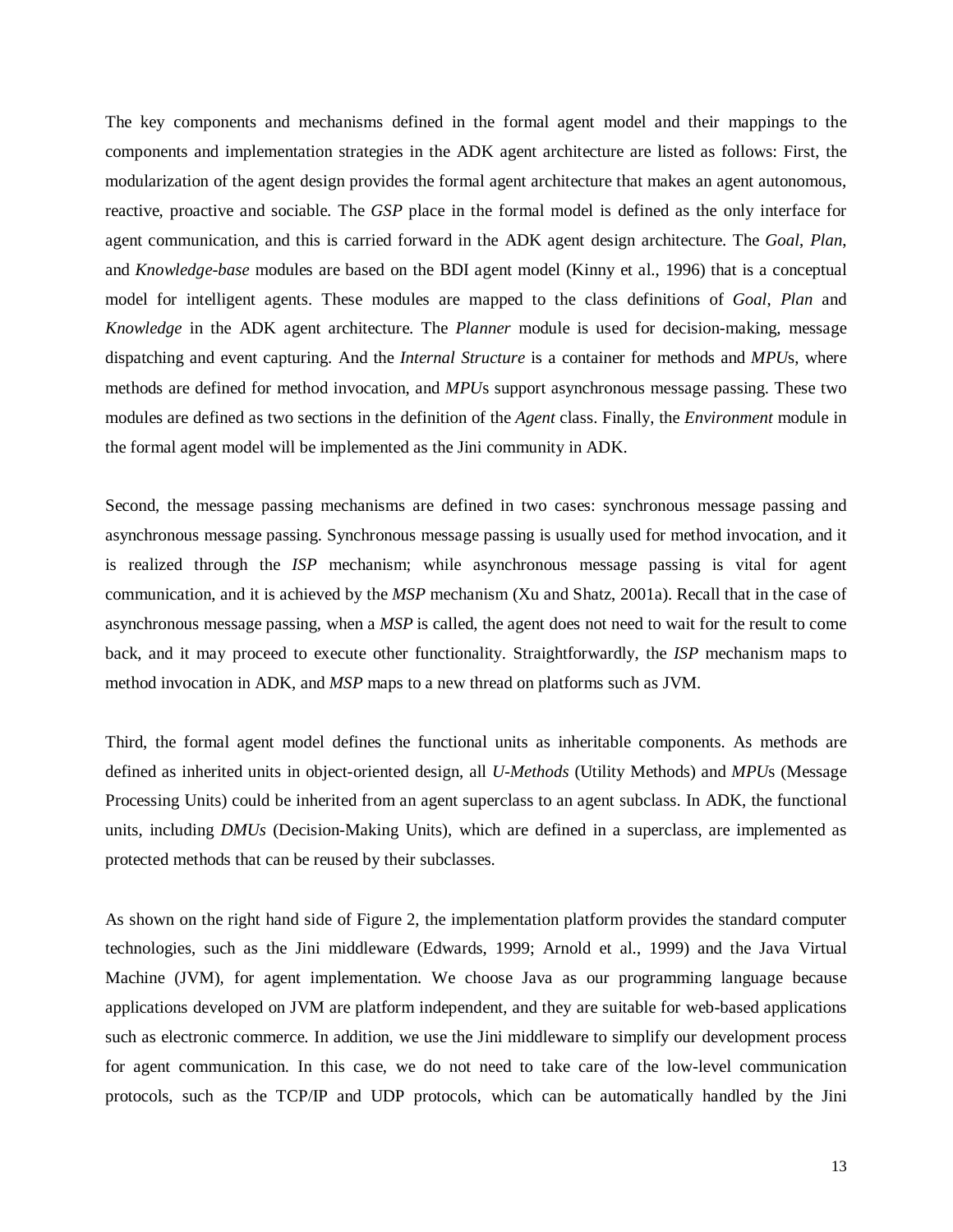middleware, and therefore, we can concentrate on high-level communication protocols, such as pricenegotiation protocol. In summary, ADK represents the design and implementation of intelligent agents for multi-agent systems, and it refines the formal agent model and derives the detailed design as will be discussed in Section 4.

# **4. Design of Intelligent Agents**

### **4.1 Middleware Support for Agent Communication**

As we mentioned before, the Jini middleware can be used to simplify the development process for agent communication. The Jini architecture is intended to resolve the problem of network administration by providing an interface where different components of the network can join or leave the network at any time (Edwards, 1999; Arnold et al., 1999). Such a collection of services is called a Jini community as shown in Figure 3, and the services within the Jini community represent service providers or service consumers. The heart of the Jini system is a trio of protocols called *discovery*, *join*, and *lookup*. *Discovery* occurs when a service is looking for a lookup service with which to register. *Join* occurs when a service has located a lookup service and wishes to join it. And *lookup* occurs when a client or user needs to locate and invoke a service described by its interface type and possibly, other attributes.



Figure 3. The Jini community with agents of *AirTicketSeller* and *AirTicketBuyer*

In designing the ADK, we use Jini as a middleware for agents to find each other and to communicate with each other. Each agent is designed as both a service provider and a service consumer. Since agents only interact with each other through asynchronous message passing, the service provided by an agent through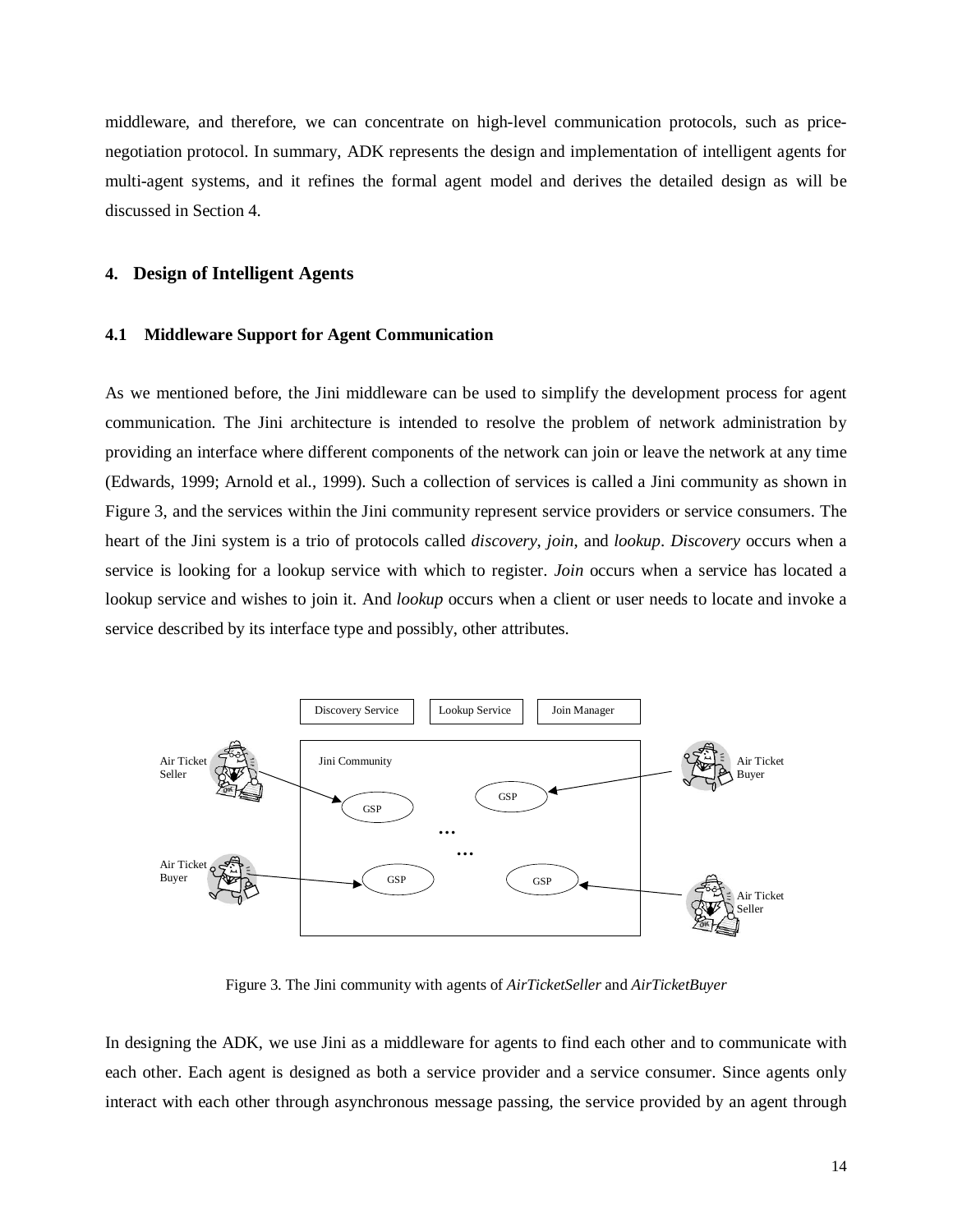Jini is designed as an interface to let other agents send asynchronous messages to that agent, and the agent who sends out the messages becomes the service consumer. This approach is consistent with the agentoriented G-net model, in which the *GSP (Generic Switch Place)* is defined as the only interface among agents (Xu and Shatz, 2003). Thus, we design the schema for an agent interface as in Table 1.

| Table 1                       |
|-------------------------------|
| SCHEMA FOR AN AGENT INTERFACE |

| $\mathbf{1}$<br>2<br>3<br>4 | public interface GSP extends Remote {<br>public void asynMessagePassing(Message message) throws RemoteException; |
|-----------------------------|------------------------------------------------------------------------------------------------------------------|
| 5                           | public class MiddlewareSupport implements GSP {                                                                  |
| 6                           | // agent interface                                                                                               |
| 7                           | public void asynMessagePassing(Message message) {                                                                |
| 8                           | System.err.println("This method should be overridden by an agent "                                               |
| 9                           | $+$ "class!");                                                                                                   |
| 10                          |                                                                                                                  |
| 11                          |                                                                                                                  |
| 12                          | // find lookup services and join the Jini community                                                              |
| 13                          | public void setup(String[] $qroupsTojoin$ {}                                                                     |
| 14                          | $\cdots$                                                                                                         |
| 15                          |                                                                                                                  |

The class *MiddlewareSupport* implements the *GSP* interface, where an abstract method *asynMessagePassing()* is defined. However, in class *MiddlewareSupport*, the implementation of this method is again deferred to subclasses of the *MiddlewareSupport* class because we want that the class *MiddlewareSupport* only defines the functionality to deal with the Jini community, such as discovering lookup service on the network, registering with the Jini community, and searching for other agents in the Jini community. Here the method *setup()* is defined to let the *GSP* find a lookup service and joins the Jini community. As we will see in Section 4.2, the *Agent* class, which is defined as a subclass of the *MiddlewareSupport* class, actually implements the method *asynMessagePassing()*, and inherits all the functionality defined in class *MiddlewareSupport*.

As an example, consider the design of an electronic marketplace in which seller agents and buyer agents may find each other and communicate with each other asynchronously through the Jini community. The design is illustrated in Figure 3, where both air ticket seller agents and air ticket buyer agents register their *GSP* interfaces with the Jini community, and they may find each other by the agent attribute, for instance, an agent name called "Seller".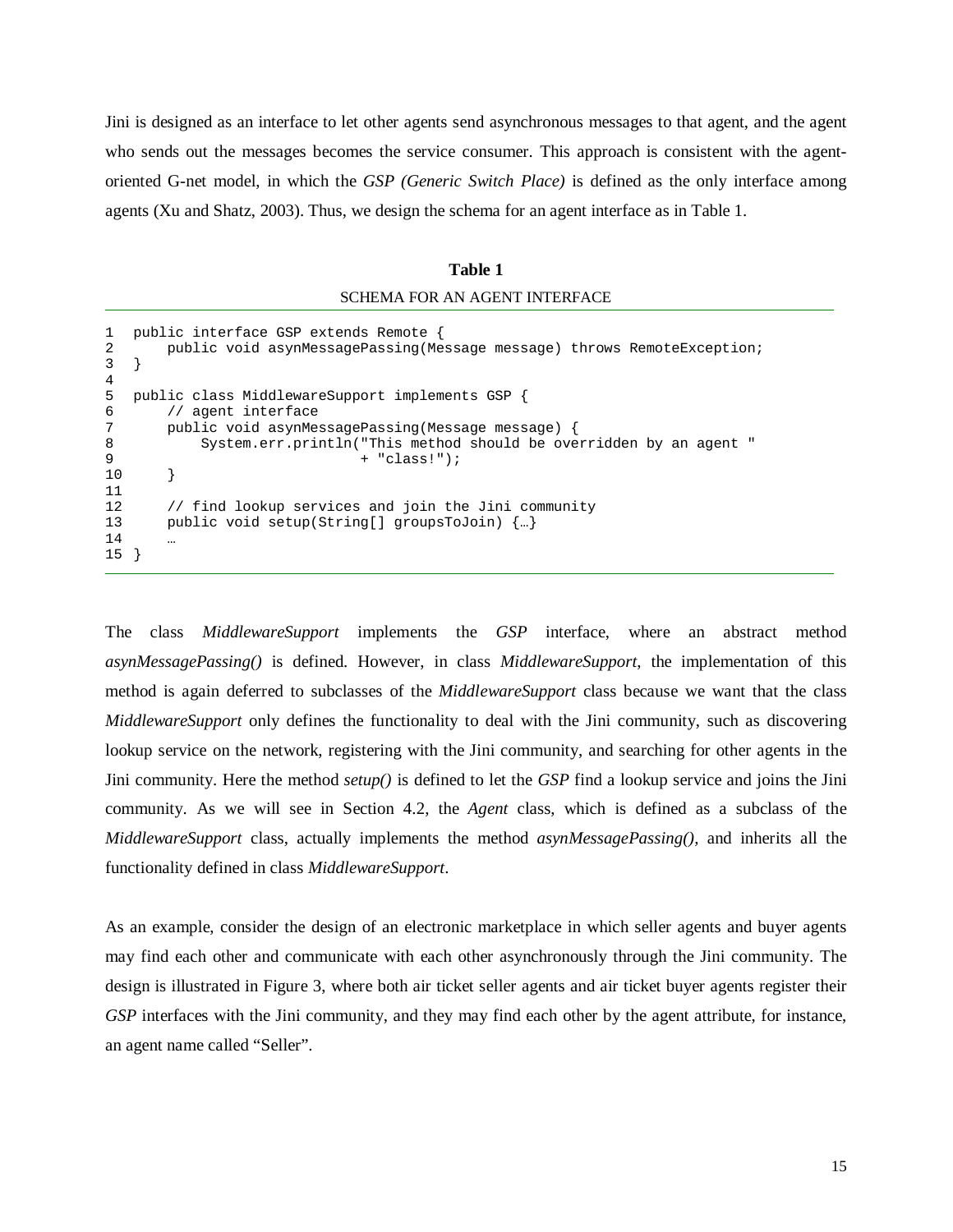## **4.2 A Pattern for Intelligent Agents**

Figure 4 shows the ADK architectural design for intelligent agents. By comparing this figure to the agentoriented G-net model in Figure 1, one can observe how the agent model drives the agent design. One obvious variation is that the *GSP* place of an agent model becomes a part of the environment module, which is the Jini community, in the ADK agent design architecture. In the design architecture, each agent is composed of its *GSP* component, which serves as the agent's interface element, and its action component (consisting of the following major elements: *Goal*, *Plan*, *Knowledge-base*, *Planner*, and *Internal Structure*). Note that Figure 4 explicitly shows only the action component for one agent, agent *B*. The environment module contains the interface element for agent *B*, as well as some other interface elements (e.g., for agent *A*). The directed arcs shown in Figure 4 represent only a sample of the logical connections between the various elements – for example we explicitly see the connection from agent *B*'s interface to its planner module, and from agent *B*'s outgoing message processing unit to agent *A*'s interface (under the assumption that agent *B* does send messages to agent *A*).



Figure 4. The ADK architectural design of intelligent agents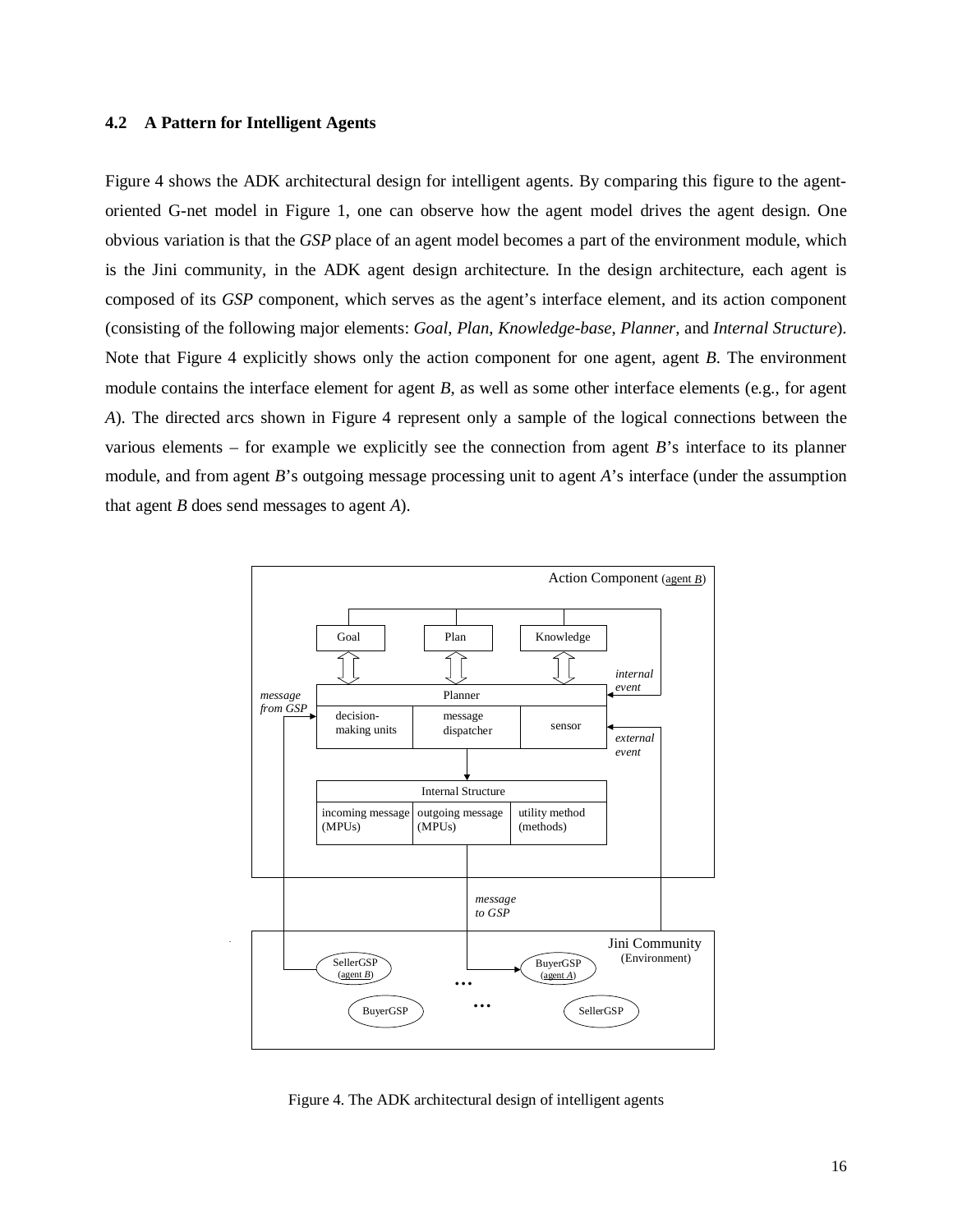Currently, we use a simplified version of the environment module in ADK, in which case the only external events of concern are those related to agents entering and/or leaving the Jini community. In future design versions, we can extend the environment module to include other events, such as network topology changes and user interventions. Similarly, data changes in *Goal*, *Plan* and *Knowledge-base* modules may act as internal events and trigger the sensor in the *Planner* module. To simplify matters, in ADK the sensor in the *Planner* module is implemented to only capture external events.

Referring again to Figure 4, we can observe that when agent *A* wants to converse with agent *B*, it sends a message to the *GSP* of agent *B* in the Jini community (but, this connection is not explicitly shown in Figure 4 since agent *A*'s action component is not shown). Then the message will be sent to the *Planner* module of agent *B*. After the message is dispatched into a *MPU* in the incoming message section, the message will be processed, e.g., decoded, and sent back to the *Planner* module. Now the message goes to the decisionmaking units, where decisions may be made to ignore the message, or to continue with the conversation. If the conversation is to be continued, a new outgoing message is generated, and dispatched into a *MPU* defined in the outgoing message section. The outgoing message will be processed and certain actions may be executed before the message is sent to the *GSP* of agent *A*.

In addition, the *MPU*s and the *U-Methods* (defined in the incoming/outgoing message section and utility method section, respectively) can be inherited by agent subclasses, and can only be accessed or called by the agent itself. Unlike the agent-oriented G-net model, methods defined in the planner module can also be inherited optionally if a subclass agent chooses to reuse or refine the reasoning mechanisms defined in its superclass. This treatment is practical if we need to derive a subclass agent with similar behavior to its superclass – for instance, to derive a domestic air ticket seller agent class from a general air ticket seller agent class.

The goal of the above architectural design is to derive an architectural rendering of a system, which serves as a framework from which more detailed design activities are conducted. Based on the architectural design illustrated in Figure 4, we now proceed to describe the detailed design of intelligent agents for multi-agent systems. This design is expressed in the form of a pattern or class template.

Since the agent-oriented G-net model supports inheritance, we will follow this design schema and present first the pattern for the *Agent* class, which is a superclass for application-specific agents. The design schema for application-specific agents will be introduced in Sections 4.3 and 4.4. In an object-oriented system, design patterns can be used with either inheritance or composition. Using inheritance, an existing design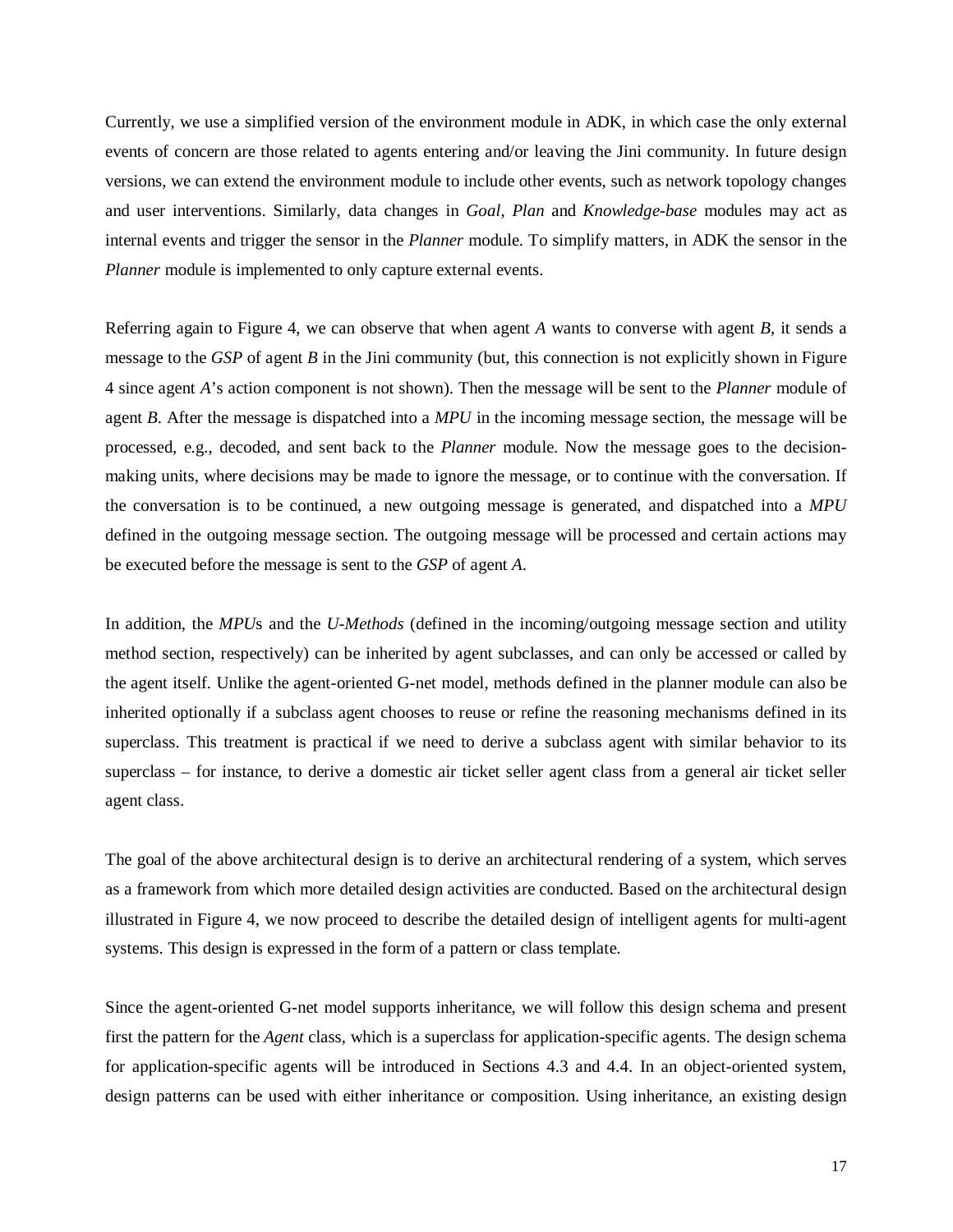pattern becomes a template for a new subclass, and the attributes and operations that exist in the pattern become part of the subclass (Pressman, 2001). Similarly, in an agent-oriented system, a pattern of an agent superclass can serve as a template for an agent subclass, and a specific agent subclass, such as an air ticket seller agent class, can be derived from an agent superclass by augmenting the template to meet system requirements.

The *Agent* class defined in ADK provides such a pattern for agent implementation. The pattern is shown in Table 2 in a form of Java pseudocode. As shown in Table 2, the *Agent* class is defined as a subclass of *MiddlewareSupport* (defined in Section 4.1) to reuse the functionality of discovering a lookup service, registering with the Jini community, and searching for other agents. More importantly, an agent object may communicate with other agent objects asynchronously through the *GSP* interface. This functionality makes an agent sociable. To simulate the asynchronous message passing, we have used the thread technique to generate a new thread called *messageProcessThread*. Upon receiving an incoming message, the method *asynMessagePassing()* of the message receiver (the callee) generates the *messageProcessThread* thread, which will dispatch the message to a *MPU* that is defined in the callee's incoming message section. Once the new thread is created, the *asynMessagePassing()* method can immediately return control to its caller, so that the message sender (the caller) does not need to wait for the message to be processed. The caller can proceed to execute other tasks.

```
1 public class Agent extends MiddlewareSupport {
2 private static final String PRODUCT = "Agent";<br>3 private static final String VERSION = "ADK 1.0
       private static final String VERSION = "ADK 1.0";
4 …
5
6 /**************************
7 * Agent Interface -- GSP *
8 **************************/
9 public void asynMessagePassing(Message message) {
           Thread messageProcessThread = new Thread(new Runnable() {
11 public void run() {
12 dispatchMessage(message); // -- message-triggered
13 }
14 });
15 messageProcessThread.start();<br>16 }
16 }
17
18 /************************************************
19 * Class Variables for Knowledge, Goal and Plan *
20 /************************************************/
21 Goal myGoals; // a list of committed goals
22 Plan myPlans; // a set of plans<br>23 Knowledge myKnowledge; // a know
        Knowledge myKnowledge; // a knowledge-base
24 …
```

| Table 2                          |
|----------------------------------|
| A PATTERN FOR INTELLIGENT AGENTS |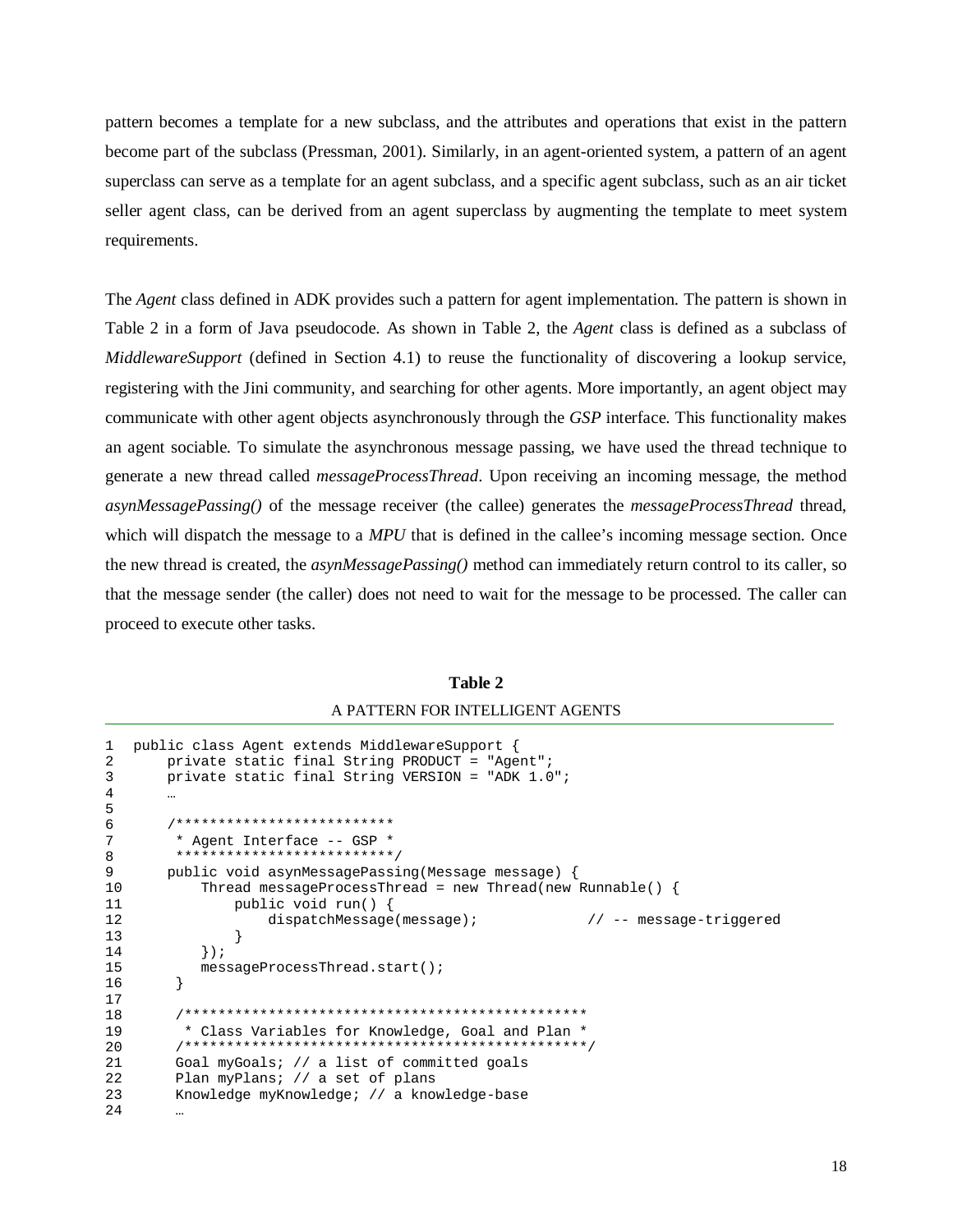```
25
26 /***********
27 * Planner *
28 ***********/
29 private class Sensor extends Listener {
30 …
31 public void notify(RemoteEvent ev) {
32 if (!(ev instanceof ServiceEvent)) return;<br>33 updateServices();
                 updateServices();
34 invokePlan(ev); // -- event-driven
35<br>36 }
36 }
37 protected void dispatchMessage(Message message) {…}
38 protected Message makeDecision(Message message) {…}
39 protected void updateMentalState() {…)
40 …
41
42 /**********************
43 * Internal Structure *
44 **********************/<br>45 // incoming message sect.
45 // incoming message section - a set of message processing units<br>46 	 protected void MPU In Hello (Message message) \{...\}protected void MPU_In_Hello(Message message) {...}
47 …
48 // outgoing message section – a set of message processing units
49 protected void MPU_Out_Hello(Message outgoingMessage) {…}
50 …
51 // utility method section - a set of private utility methods<br>52 initAgent(String[] args) \{...\}52 initAgent(String[] args) {...}<br>53 protected void autonomousRun
        protected void autonomousRun() {...}54 protected void other_Method_1() {…}
55 …
56
57 public static void main(String[] args) {
58 initAgent(args);<br>59 autonomousRun();
        59 autonomousRun(); // -- goal-driven
60 }
61 }
```
Corresponding to the three modules (*Goal*, *Plan* and *Knowledge*) in the architectural design of intelligent agents (Figure 4), the *Agent* class defines a list of committed goals *myGoals*, a set of plans *myPlans*, each of which is associated with a goal or a subgoal, and a knowledge-base *myKnowledge*. The *Goal*, *Plan* and *Knowledge* class define the basic properties and behaviors for an intelligent agent, and may be refined or redefined if an application-specific agent requires further functionality. Refer to Figure 7 for the definitions of the *Goal*, *Plan* and *Knowledge* class. For brevity, other class variables, such as *theGoalSet* – a set of goals from which the goal list *myGoals* is generated – are omitted in Table 2.

The reactivity of an agent can be designed through the Jini's notification facility. In the Jini community, whenever a new event occurs, an agent should be automatically notified by the system. For instance, when a seller agent joins or leaves the Jini community, the buyer agents need to be notified; thus, the buyer agents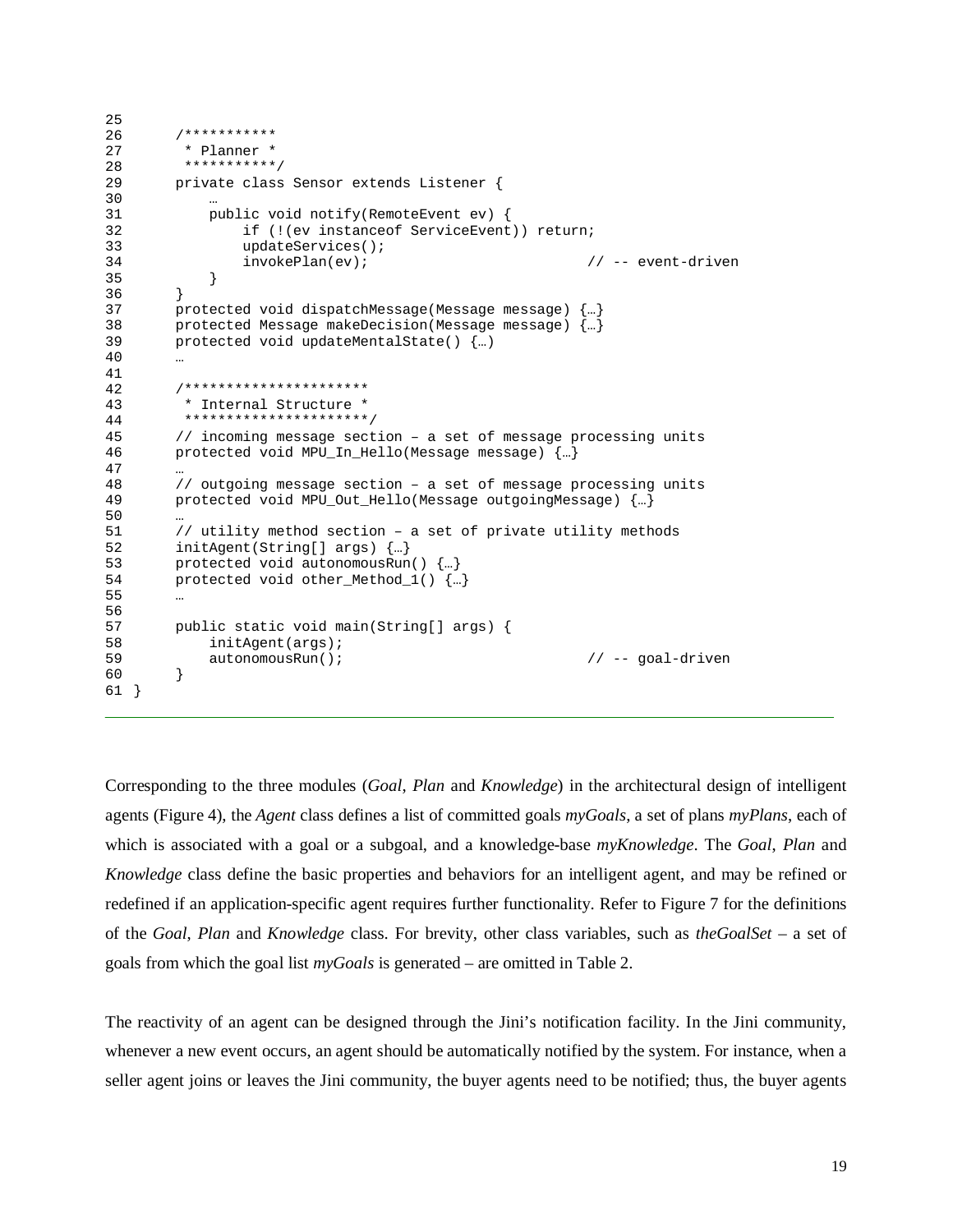can always keep an up-to-date list of the seller agents that are currently in the community (by keeping a list of interested agents locally, it can also decrease the network traffic). In Table 2, we can see that the *Sensor* class is defined as a private inner class in the *Agent* class, and is derived as a subclass from the *Listener* class, which is defined by the Jini. Thus, an application class, such as a seller agent class or a buyer agent class, which will be defined as a subclass of the *Agent* class, can be notified by the Jini community whenever an event occurs, as long as the corresponding agent object has instantiated a *Sensor* object and has registered it with the Jini community.

Based on the architectural design of intelligent agents in Figure 4, the *Planner* module in the *Agent* pattern defines a method called *dispatchMessage()*, which is used to dispatch messages to the appropriate *MPU* defined in the incoming/outgoing message section. Examples of methods defined as decision-making units in the *Planner* module are the methods *makeDecision()* and *updateMentalState()*. In method *makeDecision()*, decisions are made to ignore an incoming message, to start a new conversation, or to continue with the current conversation. In method *updateMentalState()*, the mental state of the agent, i.e., the goal, plan, and knowledge-base are updated whenever a decision is made or a new event occurs. The *Internal Structure* module includes three sections, i.e., the incoming message section, outgoing message section, and utility method section. Each section defines a set of *MPU*s or methods, which are depicted as *MPU\_In\_x()*, *MPU\_Out\_y()* or *Method\_k()* in Table 2. We only implemented the *MPU\_In\_Hello()* and *MPU\_Out\_Hello()* in the *Agent* class, which allows instances of the *Agent* class or any of its subclasses to greet with each other. Further protocol related *MPUs* shall be defined in agent subclasses. The autonomy and proactiveness of an agent are related with the *Goal*, *Plan*, *Knowledge-base*, *Planner* and *Internal Structure* modules of an agent. To connect them together, we define the control as the method *autonomousRun()*, which includes a list of committed goals to be achieved based on the agent's mental state. Each goal is defined as a goal tree that is traversed in depth-first order, and selected plans associated with each goal or subgoal are invoked accordingly. The method *autonomousRun()* is invoked in the method *main()*, as shown in Table 2, and is executed after the agent is initialized with the method *initAgent()*.

## **4.3 Inheritance in Agent-Oriented Development**

Inheritance in agent-oriented programming has been studied in terms of reusing mental states such as goal, plan and knowledge (Crnogorac et al., 1997). We argue that since an agent maintains a dynamic list of goals and plans, and acquires most of its knowledge during its lifetime, to inherit mental states is not appropriate. Furthermore, agents are autonomous with different goal-directed behavior. For instance, in the class hierarchy of Figure 5, an air ticket seller agent and a book seller agent shall have different goals and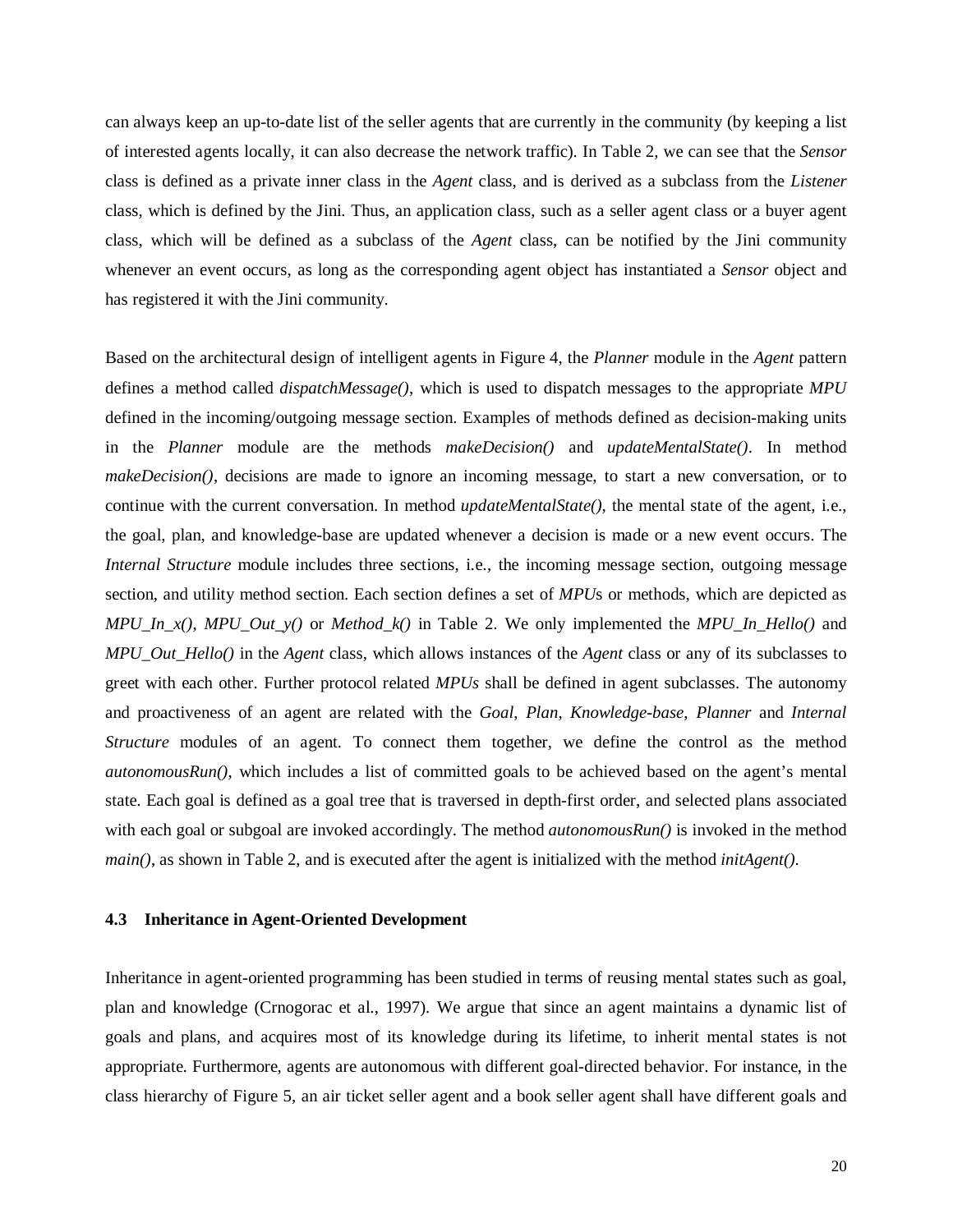plans, and more practically, they may have different negotiation strategies and reasoning mechanisms. Thus, the class hierarchy in Figure 5 shall only imply the reuse of superclass' functional mechanisms, for instance, the communication mechanism. Since inheritance happens at the class level, new knowledge acquired, new plans made, and new goals generated in an agent object (e.g., an air ticket seller), cannot be inherited by a subclass agent object (e.g., a domestic air ticket seller). In contrast, most of the functional mechanisms, for instance the function of comparing prices or selecting the ticket with shortest travel time, can be reused. Optionally, the domestic air ticket seller may also reuse the negotiation strategies adopted by an air ticket seller, but practically it may have its own specific strategies. As a result, we need to allow a subclass agent to inherit any reasoning mechanisms defined in its superclass agent, but also allow such a subclass agent to redefine or refine these mechanisms.



Figure 5. The class hierarchy diagram of agents in an electronic marketplace

Figure 6 shows the inheritance relationship between the classes defined in ADK and classes derived from the *Agent* class. In this figure, all the classes above the dashed line are provided as an agent framework or a class library – these classes define the ADK environment, which supports developing intelligent agents for multi-agent systems. The classes below the dashed line are derived classes that represent specific intelligent agents in a multi-agent system. This figure shows that both the air ticket seller agent and the air ticket buyer agent may reuse the functional mechanisms and reasoning mechanisms defined in the superclass *Agent*. Especially, air ticket seller agents and air ticket buyer agents may communicate with each other through Jini. We do not need to deal with this issue again in the design of these two classes, since all needed functionality for communication through Jini has been implemented in the *Agent* class and can be reused by its subclasses. The event-driven feature is also inherited by the air ticket seller agents and the air ticket buyer agents. In other words, a designer of subclasses of the *Agent* class does not need to be concerned with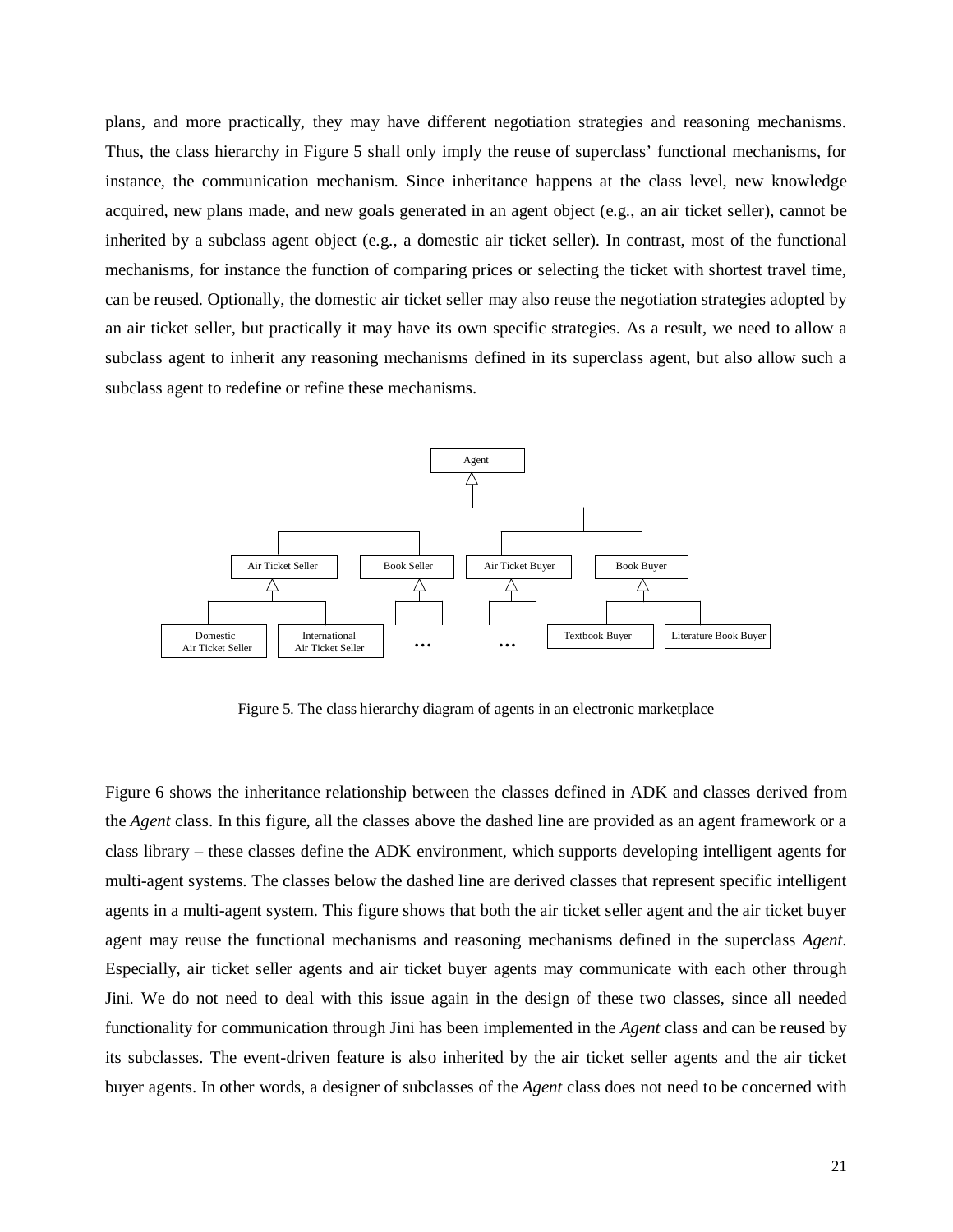this feature, since subclasses automatically have this feature inherited from their superclass, i.e., the *Agent* class. In addition, the air ticket seller agent and air ticket buyer agent may reuse the default reasoning mechanisms defined in the *Agent* class. The default reasoning mechanism is defined as a search through a goal tree that achieves each subgoal, with associated plans, in a depth-first search order.



Figure 6. Classes defined in ADK and derived classes of the *Agent* class

Though most of the features defined in the *Agent* class can be reused, each subclass of the *Agent* class shall associate with the *Goal*, *Plan* and *Knowledge* class directly. This implies that any goal, plan or knowledge defined in a superclass cannot be inherited by its subclasses. This design is consistent with the high-level design of agent-oriented G-net models, in which the *Goal*, *Plan* and *Knowledge-base* modules of the superclass are disabled when the inheritance mechanism is invoked. The *Goal*, *Plan*, and *Knowledge* classes define the basic (default) structure for their corresponding modules. Subclasses of the *Agent* class may either reuse these structures or define their own. Obviously, if these classes are redefined, the reasoning mechanisms shall also be redefined in the agent subclasses.

This approach derives the template (pattern) for application-specific agent design, which is defined as a subclass of the *Agent* class in ADK. The template is shown in Table 3. In this template, we use the definitions of the *Goal*, *Plan*, and *Knowledge* classes that are defined in ADK, but it is worth noting that designers can also define their own classes for these modules. Alternatively, they may refine these classes (defined in ADK) by subclassing them and inheriting their default structures.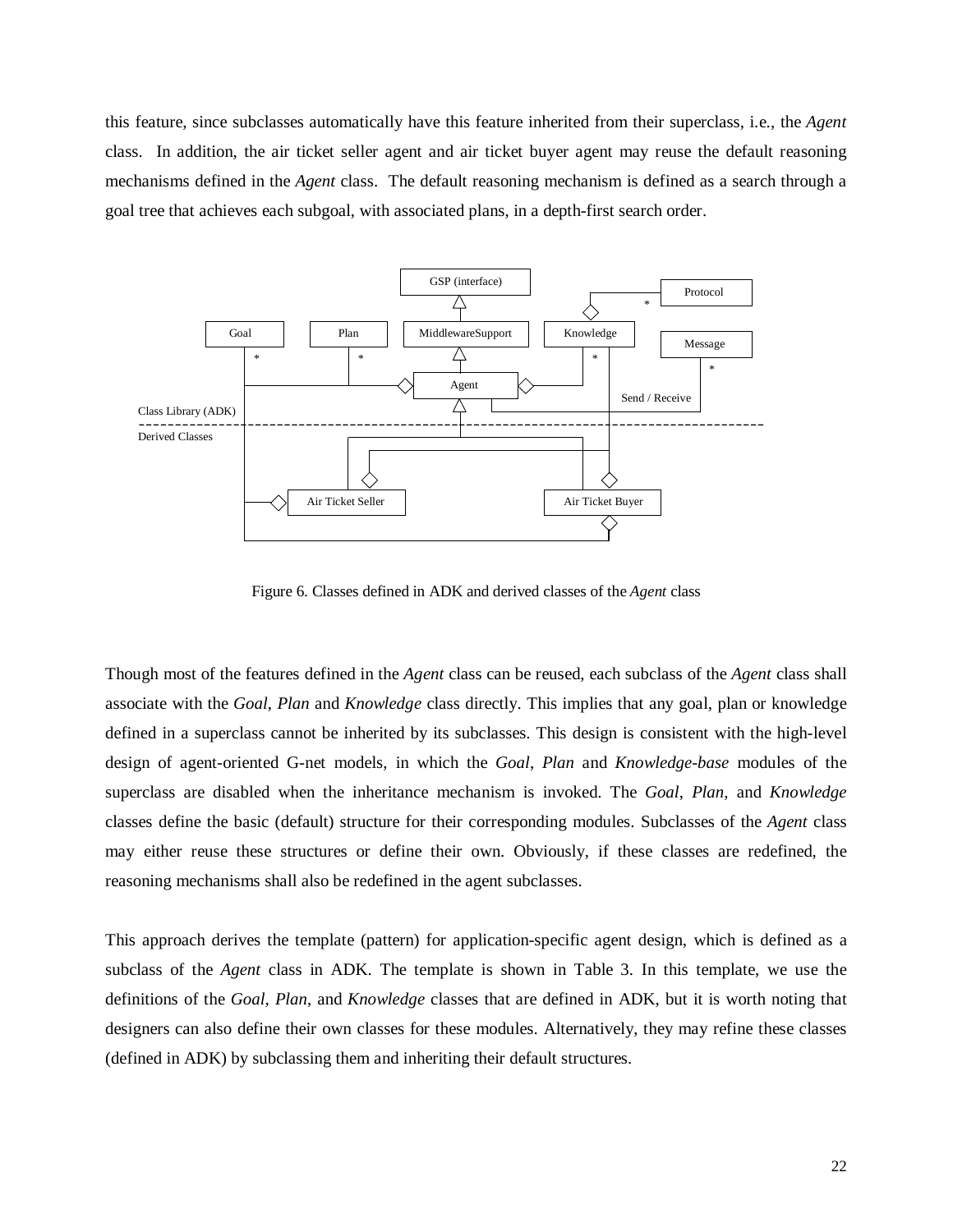| able |  |
|------|--|
|------|--|

```
DESIGN OF APPLICATION-SPECFIC AGENTS
```

```
1 public class ApplicationSpecificAgent extends Agent {
2
3 /************************************************
4 * Class Variables for Knowledge, Goal and Plan *
5 /************************************************/
6 Goal myGoals; // committed goals, redefinition of Goal class is optional
7 Plan myPlans; // plans, redefinition of Plan class is optional
8 Knowledge myKnowledge; // knowledge-base, redefinition of Knowledge
9 // class is optional
10 …
11
12 /***********
13 * Planner *
14 ***********/<br>15 protected voi
       15 protected void dispatchMessage(Message message) {…} // refinement
16 // or redefinition<br>17 protected Message makeDecision(Message message) {...} // refinement
       protected Message makeDecision(Message message) {m \brace m}18 18 \sqrt{2} // or redefinition
19 protected void updateMentalState() {…) // refinement
20 // or redefinition
2.122
23 /**********************
24 * Internal Structure *
25 **********************/
26 // incoming message section – a set of message processing units
27 protected void MPU_In_1(Message message) {…} // new definition
28 …
\frac{29}{30}30 // outgoing message section - a set of message processing units<br>31 protected void MPU Out 1(Message outgoingMessage) \{m\}// new def.
       protected void MPU Out 1(Message outgoingMessage) \{m\}/\ell new definition
32 …
33
34 // utility method section – a set of private utility methods
35 protected void initAgent(String[] args) \{...\} // refinement<br>36 // or redefin
                                                           36 // or redefinition
37 protected void autonomousRun() {…} // refinement
38 // or redefinition
39 protected void other_Inherited_Method_1() {…} // refinement
40 and 10 and 10 and 10 and 10 and 10 and 10 and 10 and 10 and 10 and 10 and 10 and 10 and 10 and 10 and 10 and 10 and 10 and 10 and 10 and 10 and 10 and 10 and 10 and 10 and 10 and 10 and 10 and 10 and 10 and 10 and 10 an
41 …
42 protected void other_New_Method_1() {...} // new definition
43 …
44
45 public static void main(String[] args) {
46 initAgent(args);
47 autonomousRun();<br>48 }
48 }
49 }
```
In the *Planner* section of the *ApplicationSpecificAgent* class, all the decision-making units (e.g., *makeDecision* and *updateMentalState*) inherited from those defined in the *Agent* class can be refined or redefined. In an extreme case, this section can be left blank, if the default reasoning mechanisms defined in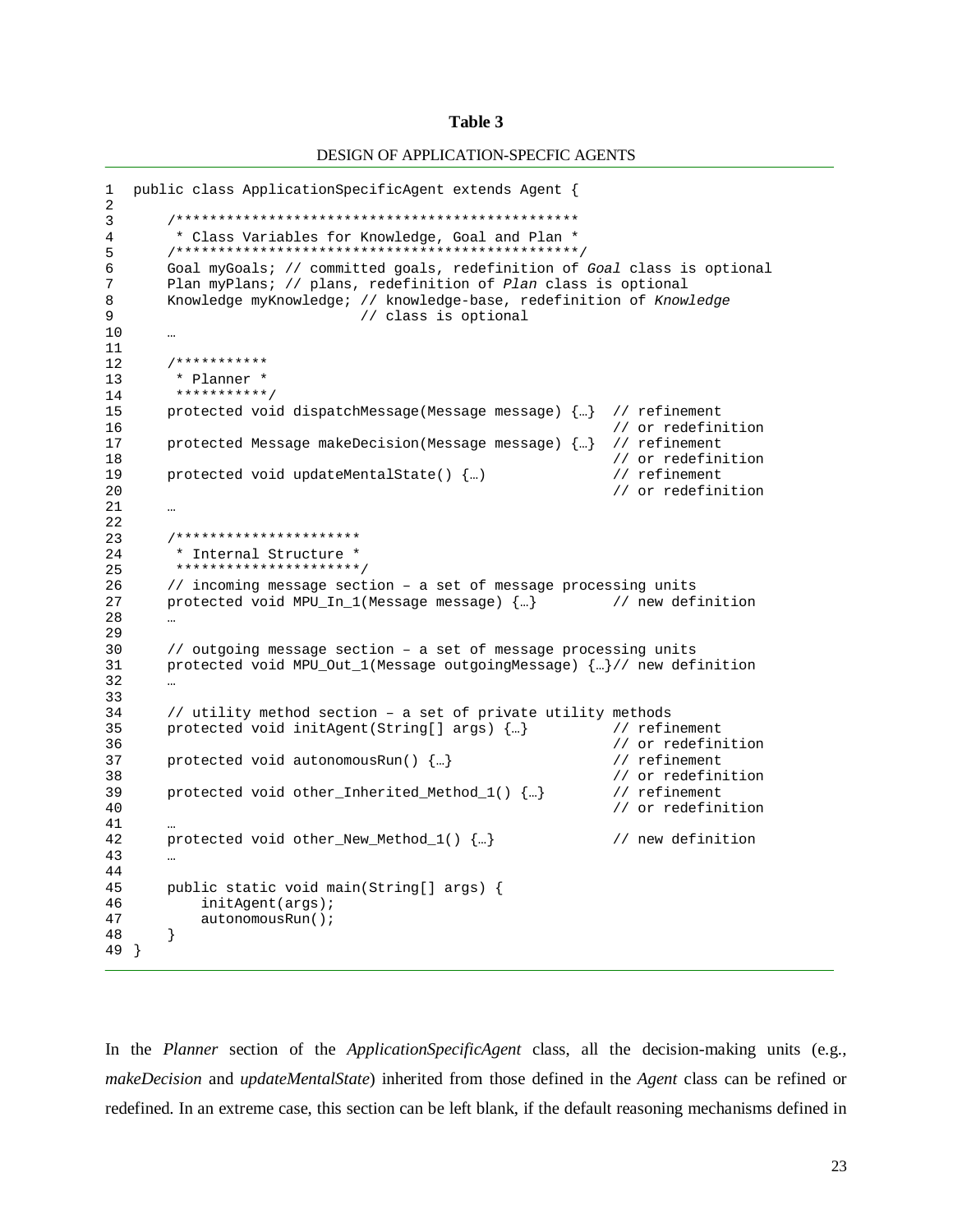the *Agent* class are reused. In the *Internal Structure* section, sets of *MPU*s are defined corresponding to a set of protocols. For instance, from a price-negotiation protocol, we can derive a set of *MPU*s, such as *requestprice*, *propose*, *accept-proposal*. A description of how to derive *MPU*s from interaction protocols has been developed (Xu and Shatz, 2003), but this level of detail is outside the scope of this paper.

In the *utility method* section, methods (i.e., *U-Methods*) are defined as "protected" so that they can be further inherited by their subclasses. In addition to refining or redefining the two outstanding methods, *initAgents()* and *autonomousRun()*, we can refine or redefine any inherited methods defined in the utility method section of the *Agent* class. Furthermore, new application-specific functions shall be added here.

One advantage of our model-based approach is its support for the principle of "separation of concerns," in particular the separation of agent mental states and agent communication capabilities. Therefore, it is possible for us to choose some existing implementation schema of intelligent agents (agent with or without communication capabilities) to design and implement intelligent agents for multi-agent systems. For instance, we can choose the *Task Representation Language (TRL)* to support knowledge representation and agent reasoning (Ioerger et al., 2000), or we can use Petri nets to model the mental state of agents for multiagent simulation (Yen et al., 2001). Alternatively, we can, and do, use a more commonly used intelligent agent model – the *Belief-Desire-Intention (BDI)* model (Kinny et al., 1996). A *BDI* architecture includes and uses an explicit representation for an agent's beliefs, desires and intentions. The BDI implementations, such as the Procedural Reasoning System (PRS), the University of Michigan PRS, and JAM, all define a new programming language and implement an interpreter for it (Vidal et al., 2001). The advantage of this approach is that the interpreter can stop the program at any time, save state, and execute some other plan, or intention, if it needs to. In this paper, we use a simplified implementation of the BDI agent model based on previous work, and the relationships between the key classes defined for communication capabilities and agent mental states are illustrated in Figure 7.

As Figure 7 shows, two key classes for communication capabilities are the *Agent* class and the *Message* class, and an *Agent* object may send or receive *Message* objects through its *GSP* interface. Meanwhile, the three key classes for an intelligent BDI agent are the *Goal*, *Plan* and *Knowledge* class. A *Goal* object is defined as a goal tree, and a goal or a subgoal associates with a set of plans. When a goal or a subgoal is to be achieved, the most appropriate plan, for instance the plan with the highest priority, is selected and executed. As a result of the execution of a plan, a *Knowledge* object may be updated. Both a *Goal* object or a *Plan* object may use the *Knowledge* object for its own purpose, e.g., to select the appropriate plan to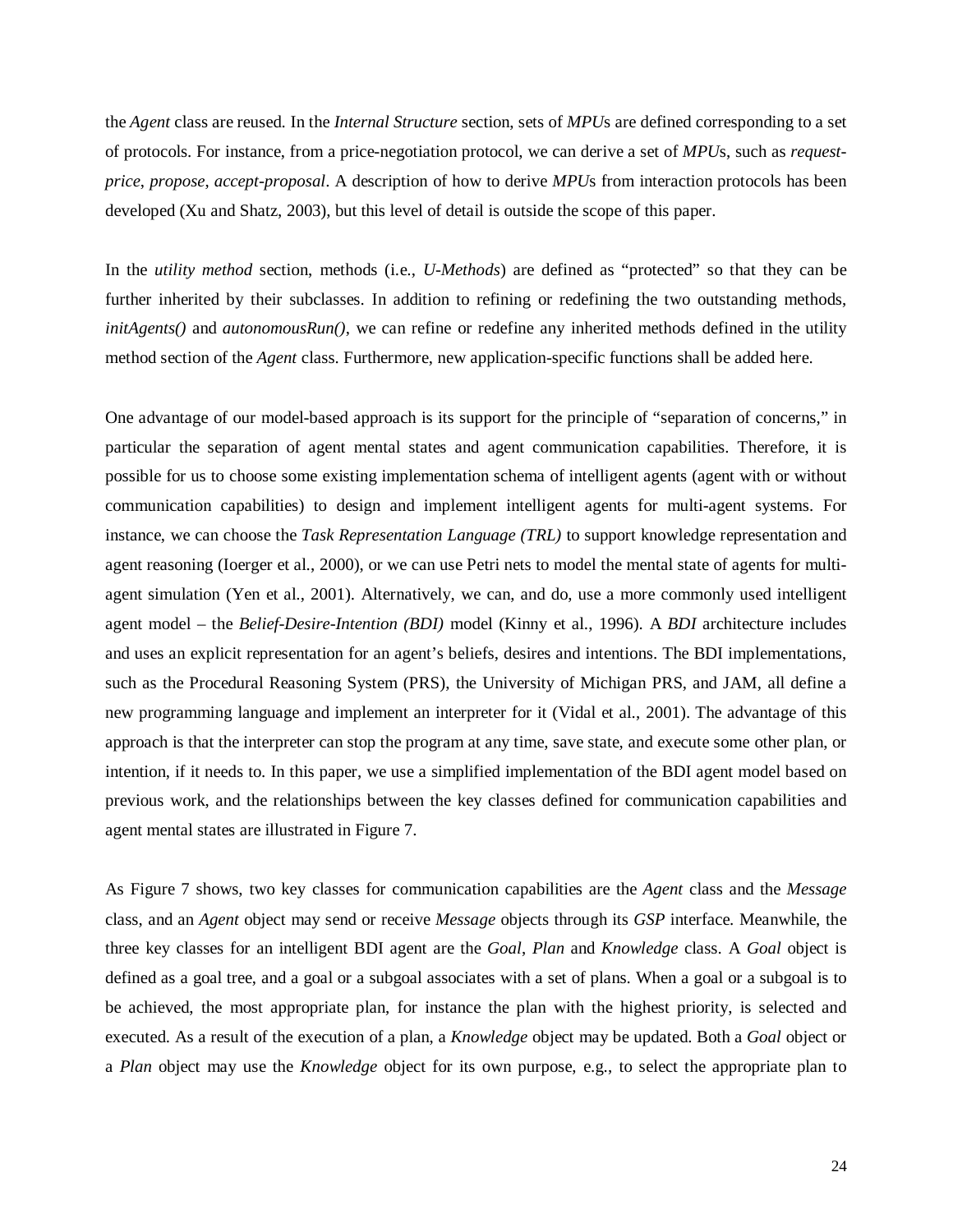achieve a goal or a subgoal. Figure 8 provides a visual example of these objects. Protocol instances are defined inside the *Knowledge* class. Therefore, the *Knowledge* class may use/update protocols.



Figure 7. Relationship between classes defined for communication capabilities and mental states

The *Agent* class or any subclasses of the *Agent* class, e.g., an air ticket buyer agent class, defines a list of committed goals *myGoals*, a set of plans *myPlans* that associate with a goal or a subgoal, and a knowledgebase *myKnowledge*. For instance, an air ticket buyer agent may have a committed goal to buy a number of air tickets from "Chicago" to "Dayton" on a certain date from some air ticket seller agents. The air ticket buyer agent may choose a plan with the highest priority, i.e., the most suitable one, to achieve this goal. Based on the knowledge about the air ticket information, the existence of air ticket seller agents in the Jini community, and the interaction protocols needed for query and negotiation with those air ticket seller agents, the air ticket buyer agent can proceed to purchase its needed air tickets. The list of committed goals and the set of plans may be updated at run time. When a goal is achieved, it may be deleted from the goal list, and new goals may be added into the goal list if needed. In addition, the *myKnowledge* object is initialized by the *Agent* object or an *ApplicationSpecificAgent* object, and may be updated at run time by a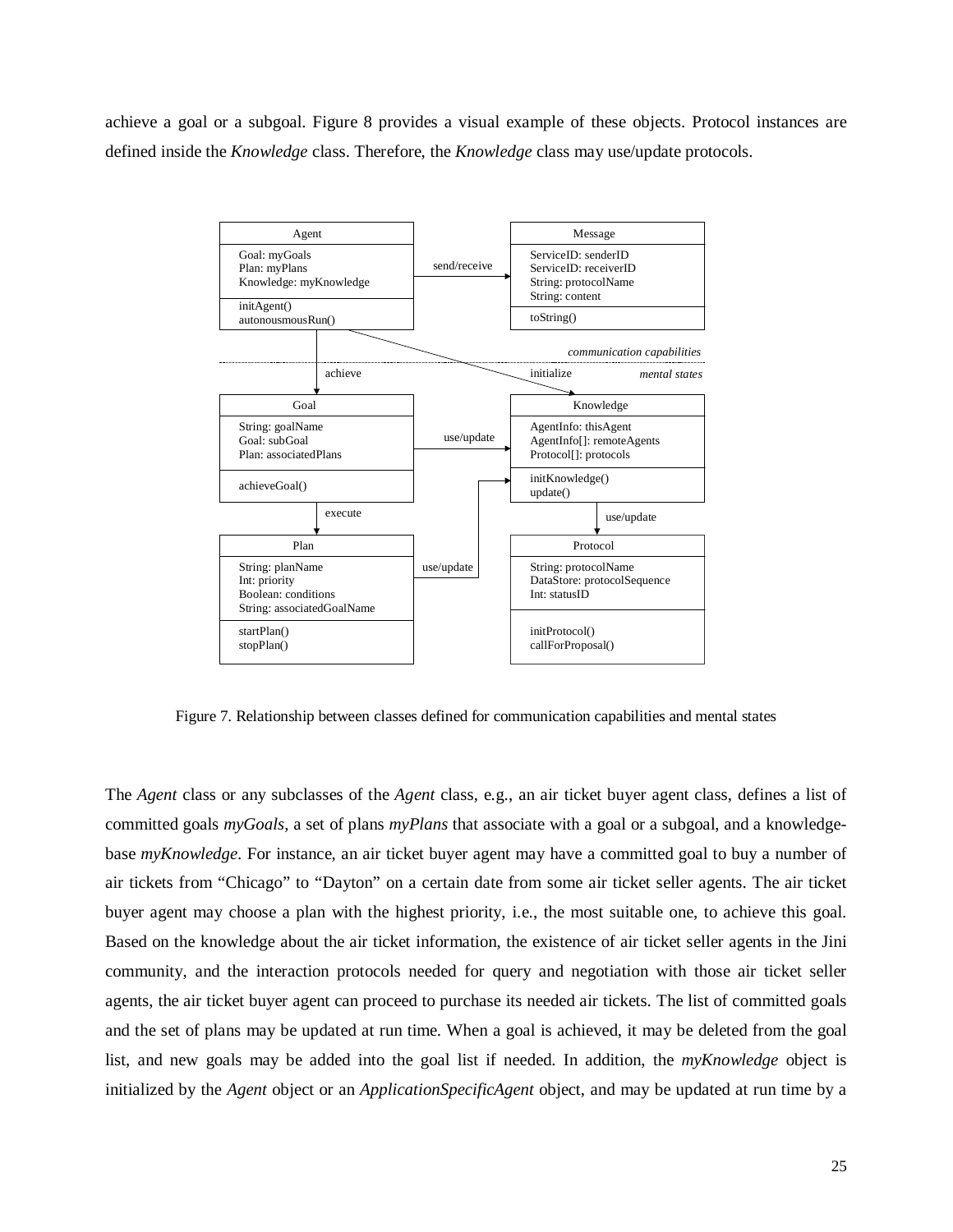*Goal* or *Plan* object. The intelligent agent is so-called *goal-driven*, because in the method *automousRun()*, goals defined in the goal list are achieved one by one through a loop. When all the goals are achieved, the *Agent* object waits for new committed goals to be added into the goal list.

# **4.4 An Agent Development Process**

The purpose of the proposed agent design architecture and agent design patterns is to ease the programmer's effort to develop applications of intelligent agents for multi-agent systems. As we mentioned before, an application-specific agent, such as an air ticket seller agent, could be defined as an agent subclass of the *Agent* class. Since the *Agent* class shown in Table 2 provides the basic functionality of intelligent agents as well as the agent implementation framework, what we need to do for developing an applicationspecific agent is to inherit the functional units and the behaviors of the *Agent* superclass and fill out certain sections in the pattern for application-specific agent, as shown in Table 3. In addition, we need to redefine or define subclasses of the *Goal*, *Plan*, and *Knowledge* classes that are defined in ADK to meet certain behavioral requirements of agent intelligence.

As a summary, we now briefly describe the generic procedure to develop an application-specific agent for multi-agent systems. In Section 5, we cast the procedure into more specific terms by way of an example. The 6-step procedure is defined as follows:

- 1. Define a set of goals Φ as the class variable *theGoalSet*, where each goal is defined as a goal tree Γ. A goal tree could consist of just a root, which means a goal may or may not have a number of subgoals.
- 2. Define a goal list  $\Omega$  as the class variable *myGoals* (Table 3) and initialize the goal list  $\Omega$  with any committed goal  $g_c \in \Phi$ . The goal list  $\Omega$  is dynamic, which means achieved goals may be deleted from Ω and newly committed goals could be added into Ω at run time.
- 3. Define a set of plans P as the class variable  $myPlans$  (Table 3). Each plan  $p \in P$  has a priority and a set of conditions, and is associated with a particular goal or subgoal. The plan  $p_{hp} \in P$ , which has the highest priority and whose conditions are evaluated to *true*, will be executed to achieve the associated goal or a subgoal.
- 4. Refine the *Knowledge* class, including the *Protocol* class, if the application-specific agent requires additional types of knowledge beyond the basic properties and behaviors predefined in Figure 7, and initialize the knowledge-base *myKnowledge* (Table 3) for that agent.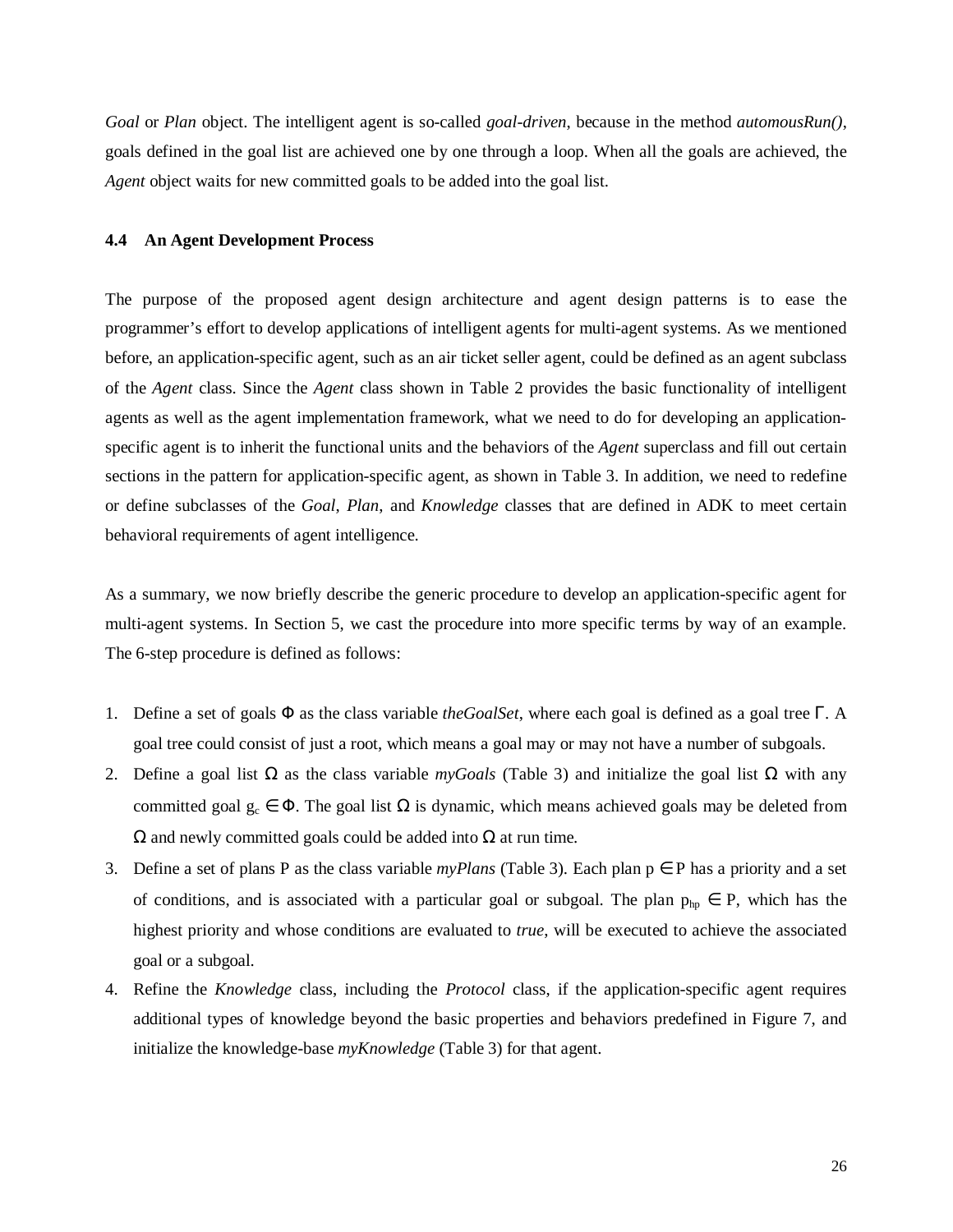- 5. An interaction protocol ρ serves as a template for agent conversation. Based on ρ, we define a set of *MPU*s Ψ, where each MPU corresponds to a method *MPU\_In\_i()* or *MPU\_Out\_j()* as shown in Table 3. Refer to (Xu and Shatz, 2001a; Xu and Shatz, 2001b) for a detailed description for transforming from ρ to ψ.
- 6. Refine the decision-making units defined in the *ApplicationSpecificAgent* class, if needed. Examples of decision-making units include functions like *makeDecision()* and *updateMentalState()*.

The decision-making units serve as the reasoning engine for the agent. The major functionality of the decision-making units includes the following tasks:

- For each goal or subgoal, choose the most appropriate plan to execute.
- Create outgoing messages and send them out through *MPU*s.
- Upon receiving incoming messages, decide to ignore or continue with the conversations.
- Decide when to update the agent's mental state.
- Upon capturing new events, update the goal list and invoke certain plans.

It should be mentioned that the above procedures could be automated, or partially automated by providing a development environment, to ease the programmers' work. This is also one of the major motivations of our ADK project. An *Agent Development Environment (ADE)*, which encompasses the ADK, is envisioned as a future, and more ambitious research direction.

# **5. A Case Study: Air-Ticket Trading**

We can now discuss an example that shows how to develop intelligent agents upon the ADK platform. Suppose we wish to design and implement a multi-agent system for air ticket trading. The multi-agent system will include two types of agents, air ticket seller agents and air ticket buyer agents. According to the procedures described previously, a set of goals will be identified for both the air ticket sellers and the air ticket buyers. For instance, the goal list for a simplified air ticket buyer may include the goal "*buy air ticket*," and the goal "*buy air ticket*" may have subgoals of "*find seller*," "*check price*," "*buy ticket*," and "*wait for receipt*," as shown on the right hand side of Figure 8. The air ticket seller has a similar goal list for the purpose of selling air tickets. For each goal or subgoal, we define a set of plans. For instance, for the subgoal "*find seller*", we have two plans, which are *plan\_FindSeller* and *plan\_BeFoundBySeller*. The plan *plan\_FindSeller* can be executed to search for air ticket sellers in the Jini community, while the plan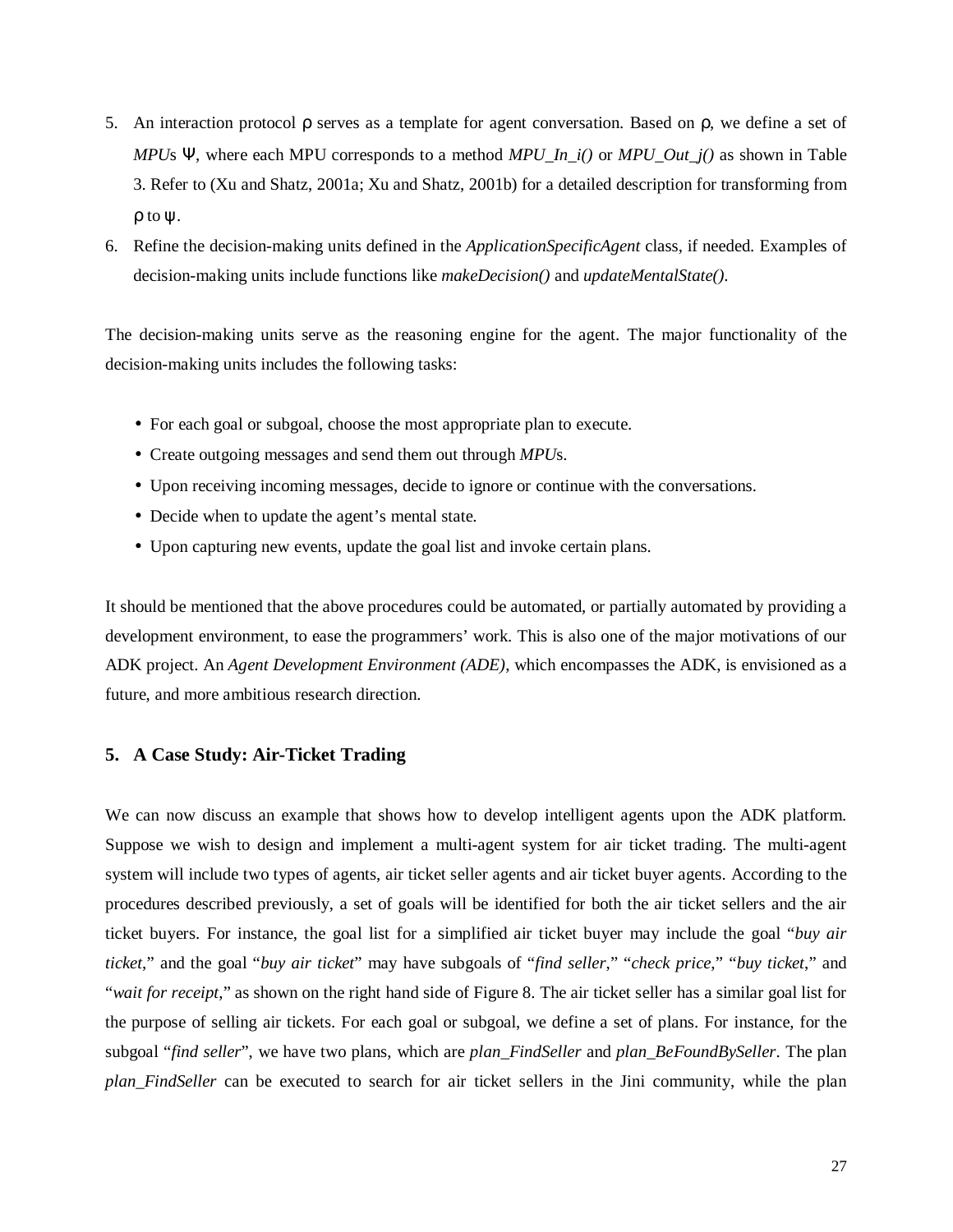*plan\_BeFoundBySeller* is executed to wait to be found by air ticket sellers. Which plan will be executed to achieve the subgoal "*find seller*" is determined by actual situations. For instance, the buyer may want to wait and be contacted by air ticket sellers initially. However, if the subgoal cannot be achieved in a period of time, the buyer can change its mind to search for air ticket sellers by itself.

The protocols used for the above two plans are fairly simple. For the plan *plan\_FindSeller*, the buyer asks the sellers in the Jini community if they sell air tickets, then the sellers may reply with "Yes" or "No", or simply ignore the conversation. If a seller replies with "Yes," the buyer may ask further questions to check if the air ticket seller has enough of certain types of air tickets. For instance, the buyer may ask if the seller has tickets from "Chicago" to "Dayton." If the seller has the type of air tickets that the buyer wants, the subgoal may be achieved or partially achieved (if the seller has the type of tickets but not enough). Then, in the next step, the seller continues to achieve the subgoal "*check price*."

| File Edit<br>C AirTicketBuyer (ID: BA 3b19)                                                                                                                                                                                |  |                                                                                                                                   |                                                                                                                                                                         | C AirTicketBuyer (ID: BA 3b19)                                                                        |                                                                                                                                                                           |  |
|----------------------------------------------------------------------------------------------------------------------------------------------------------------------------------------------------------------------------|--|-----------------------------------------------------------------------------------------------------------------------------------|-------------------------------------------------------------------------------------------------------------------------------------------------------------------------|-------------------------------------------------------------------------------------------------------|---------------------------------------------------------------------------------------------------------------------------------------------------------------------------|--|
| Air Ticket Info<br>12:00pm<br>Chicago<br>Departure Ti<br>From (city)<br>12:00pm<br>Dayton<br><b>Arrival Time</b><br>To (city)<br>United Airline<br>12/05/01<br>Date<br>Airline<br>18<br>No. of Tickets<br>Already Bought 8 |  | Goal Tree<br>$\circ$ buy air ticket<br>find seller<br>$\circ$ $\Box$ check price<br>ask price<br>negotiate price<br>compare price | <b>Plans for Finding Seller Agents</b><br>Plan 1: plan FindSeller<br>Plan 2: plan BeFoundBySeller<br>Explanation:<br>There are two plans associated with the goal "find |                                                                                                       |                                                                                                                                                                           |  |
| <b>Choices</b><br><b>Buttons</b>                                                                                                                                                                                           |  | C Lowest Fare (default) Shortest Travel Time                                                                                      |                                                                                                                                                                         | confirm price<br>I buy ticket<br>Wait for receipt<br>$\bullet$ $\Box$ goal-2<br>$\odot$ $\Box$ goal-3 | seller", which are:<br>1. plan FindSeller: to find the seller agents by the<br>buyer itself.<br>2. plan BeFoundBySeller: to wait and to be found<br>by the seller agents. |  |

Figure 8. User Interface of the *Knowledge-base*, *Goal* and *Plan* module

The following pseudo-code gives some examples of how to "fill out" certain sections of the implementation pattern provided by the *ApplicationSpecificAgent* class. Now we list a few *MPU*s that correspond to the above two plans:

```
// incoming message section
// plan_FindSeller
protected void MPU_In_SellerYesOrNo(Message message) {…}
…
// plan_BeFoundBySeller
protected void MPU In BeFoundBySeller(Message message) {…}
```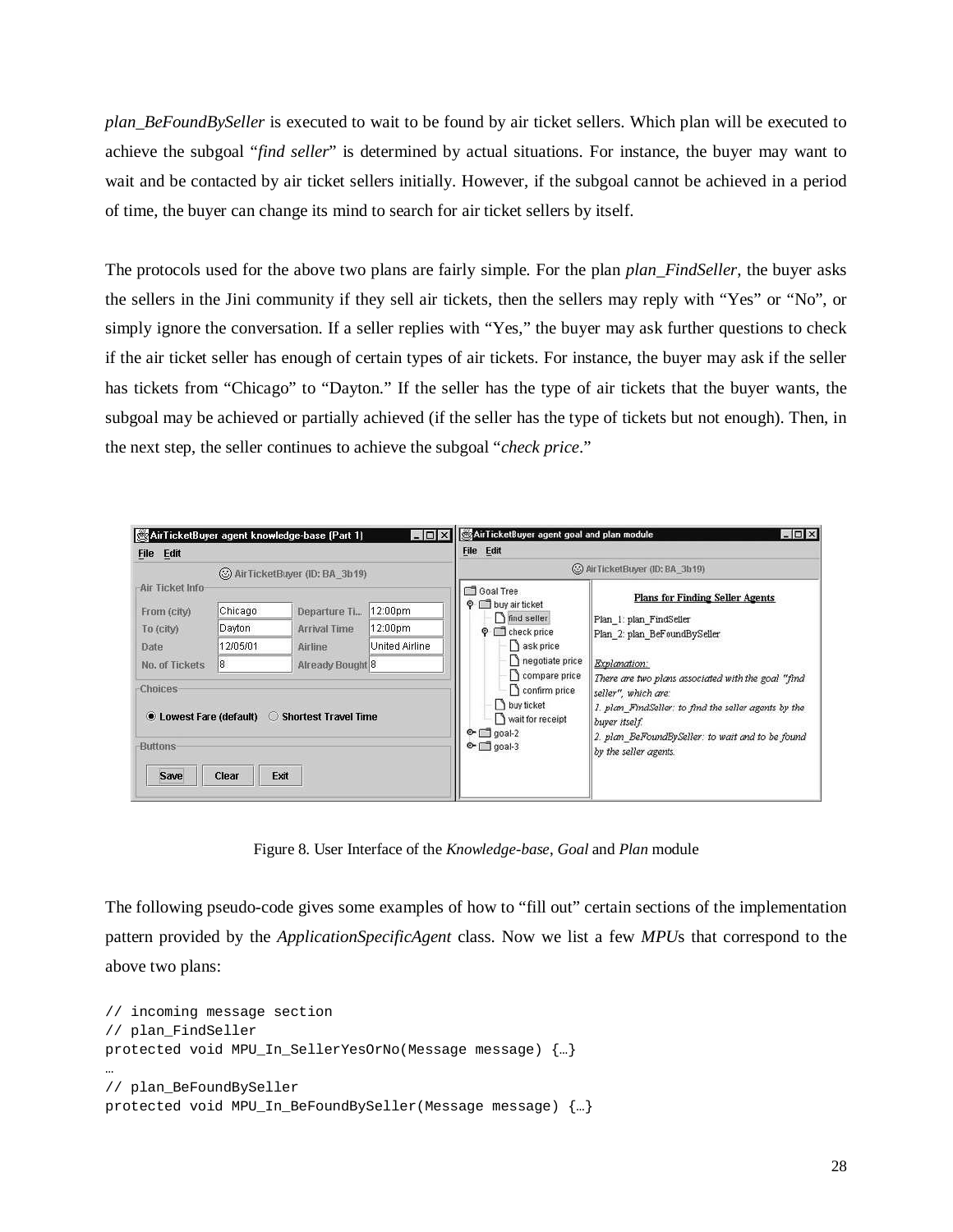```
// outgoing message section
// plan_FindSeller
protected void MPU Out FindSeller(Message outgoingMessage) {…}
…
// plan_BeFoundBySeller
protected void MPU_Out_BuyerYesOrNo(Message outgoingMessage) {…}
…
```
The *Knowledge-base* of a seller or buyer agent includes two parts, which provides information about the agent itself and information about other agents. For instance, the *Knowledge-base* of the buyer agent should include ticket information for the type of tickets that the buyer agent wants to buy (as shown on the left hand side of Figure 8), and ticket information for the type of tickets that other seller agents may hold. Other information, such as the interaction protocols and agent states, may also be stored in the *Knowledgebase* of that agent. We do not show these types of knowledge in our illustrated figures. Finally, for the decision-making units for this air ticket trading application, we simply reuse those that are predefined in ADK.

|                                 | AirTicketSeller agent console                                                                                                                                                                                                                                                                                                                                                                                                                                                                                                                 |
|---------------------------------|-----------------------------------------------------------------------------------------------------------------------------------------------------------------------------------------------------------------------------------------------------------------------------------------------------------------------------------------------------------------------------------------------------------------------------------------------------------------------------------------------------------------------------------------------|
| Edit Run<br><b>File</b>         | Tool                                                                                                                                                                                                                                                                                                                                                                                                                                                                                                                                          |
|                                 | AirTicketSeller Agent (ID: SA 16fb)                                                                                                                                                                                                                                                                                                                                                                                                                                                                                                           |
| <b>Agent List   Current Log</b> |                                                                                                                                                                                                                                                                                                                                                                                                                                                                                                                                               |
| SA_16fb<br>ා BA 3b19            | StartingPrice: 300.0 LowestPrice: 180.0<br>SoldTickets: 0 AvailableTickets: 5<br>BA 3b19: Do you sell air tickets?<br>SA 16fb (to BA 3b19): Yes, I do. I am an air ticket seller.<br>BA 3b19: Do you sell tickets from Chicago to Dayton?<br>SA 16fb (to BA 3b19): Yes, I sell tickets from Chicago to Dayton.<br>BA 3b19: I want to buy 8 air tickets on 12/05/01.<br>SA_16fb (to BA_3b19): But I only have 5 air tickets on 12/05/01.<br>BA 3b19: How much does the air ticket cost?<br>SA 16fb (to BA 3b19): The air ticket costs \$300.0. |
|                                 | BA 3b19: May I have a better price?<br>SA 16fb (to BA 3b19): The lowest price is \$180.0.<br>BA 3b19: Ok, I'll take 5 air tickets from you.<br>BA 3b19: [Confirmation] I'll buy 5 air tickets from Chicago to<br>Dayton on 12/05/01 for \$180.0 each.                                                                                                                                                                                                                                                                                         |

Figure 9. User interface of the seller agent *SA\_16fb*

The user interface of a seller agent is designed as a console window as shown in Figure 9. In the agent console window, the content for the agent communication is displayed. Meanwhile, a list of agents, including the agent itself and those agents with which that agent communicates, is displayed on the left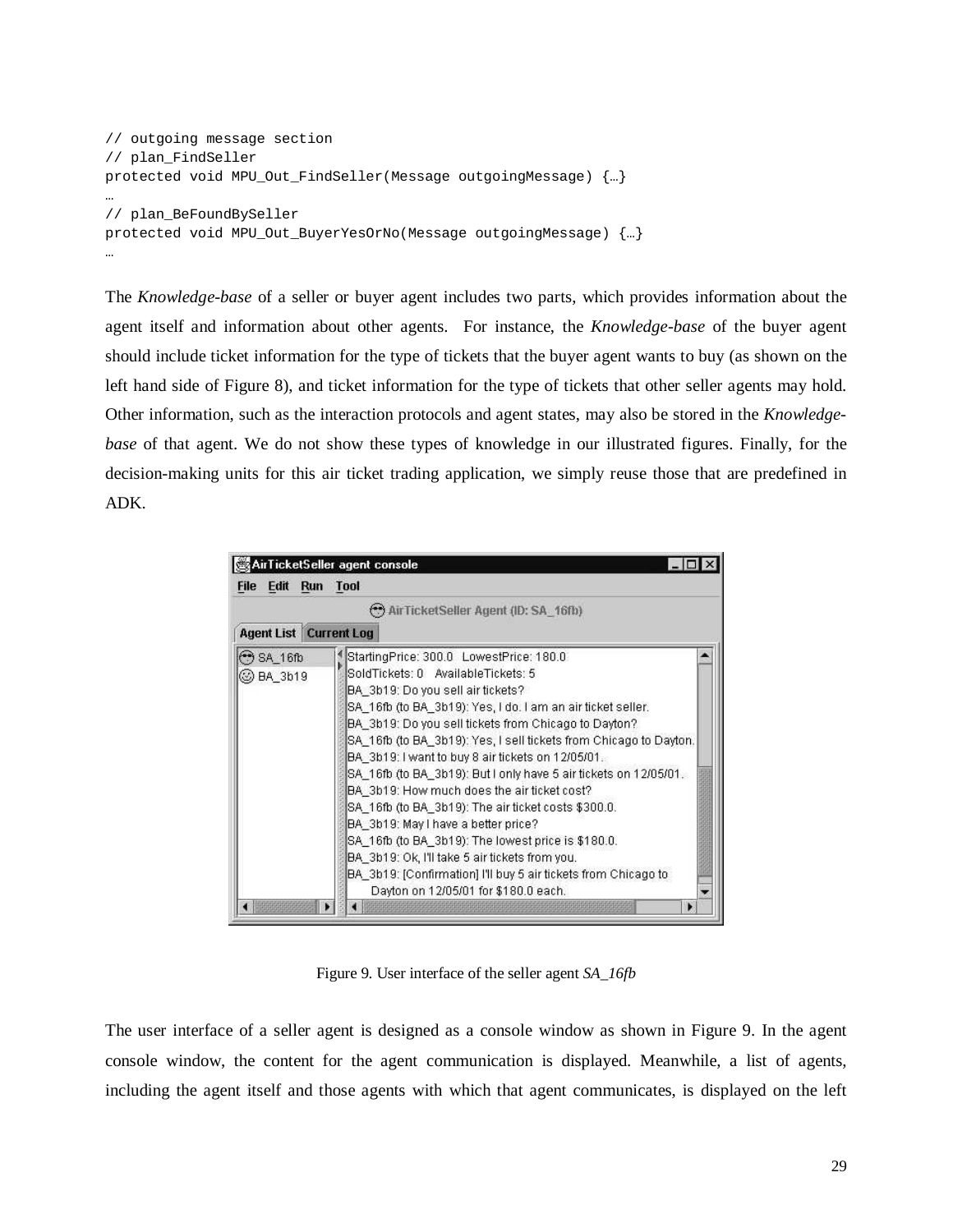hand side of the window. The user interface also provides a set of tools, such as those to lookup existing services, to test message sending/receiving, and to edit agent properties. Figure 9 shows an example of air ticket trading process. In Figure 9, a buyer agent, with an agent ID of *BA\_3b19*, first asks if the seller agent *SA\_16fb* sells air tickets. After the seller agent *SA\_16fb* confirms with "Yes", the buyer agent *BA\_3b19* continues to ask if the seller agent *SA\_16fb* has the type of air tickets it wants. After the seller agent *SA\_16fb* confirms with "Yes" again (although it does not have enough tickets), the buyer agent *BA\_3b19* begins to bargain price with the seller. Finally, the conversation between agent *SA\_16fb* and agent *BA\_3b19* ends up with a confirmation message that the buyer agent *BA\_3b19* buys all the 5 tickets from the seller agent *SA\_16fb* with the price of \$180.0 for each ticket. It is worth noting that although we have used natural language in this example, agents do not talk with each other in natural language. The sentences in natural language have been generated based on the values carried with messages and the semantic of their corresponding interaction protocols.

|                                      | AirTicketBuyer agent console                                                                                                                                                                                                                                                                                                                                                                                                                                                                                                                                                                                                            |
|--------------------------------------|-----------------------------------------------------------------------------------------------------------------------------------------------------------------------------------------------------------------------------------------------------------------------------------------------------------------------------------------------------------------------------------------------------------------------------------------------------------------------------------------------------------------------------------------------------------------------------------------------------------------------------------------|
| Edit Run Tool<br><b>File</b>         |                                                                                                                                                                                                                                                                                                                                                                                                                                                                                                                                                                                                                                         |
|                                      | C AirTicketBuyer Agent (ID: BA_3b19)                                                                                                                                                                                                                                                                                                                                                                                                                                                                                                                                                                                                    |
| <b>Agent List   Current Log</b>      |                                                                                                                                                                                                                                                                                                                                                                                                                                                                                                                                                                                                                                         |
| <b>BA 3b19</b><br>SA bf8f<br>SA 16fb | BA 3b19 (to SA bf8f): May I have a better price?<br>SA 16fb: The lowest price is \$180.0.<br>SA bf8f. The lowest price is \$200.0.<br>synchronizing 2 selling agents<br> BA_3b19 (to SA_16fb): Ok, I'll take 5 air tickets from you.<br>BA 3b19 (to SA bf8f): Ok, I'll take 3 air tickets from you.<br>synchronizing 2 selling agents<br>BA_3b19 (to SA_16fb): [Confirmation] I'll buy 5 air tickets from<br>Chicago to Dayton on 12/05/01 for \$180.0 each.<br>(BA_3b19 (to SA_bf8f): [Confirmation] I'll buy 3 air tickets from<br>Chicago to Dayton on 12/05/01 for \$200.0 each.<br>Congratulations! The goal has been achieved !!! |

Figure 10. User interface of the buyer agent *BA\_3b19*

In this example, the agent ID for the seller agent or the buyer agent is defined by a prefix of *SA* (seller agent) or *BA* (buyer agent) with the last four digits of the service ID of that agent, where the service ID is a 32 digits hexadecimal number provided by the Jini community when the agent is registered (Edwards, 1999; Arnold et al., 1999).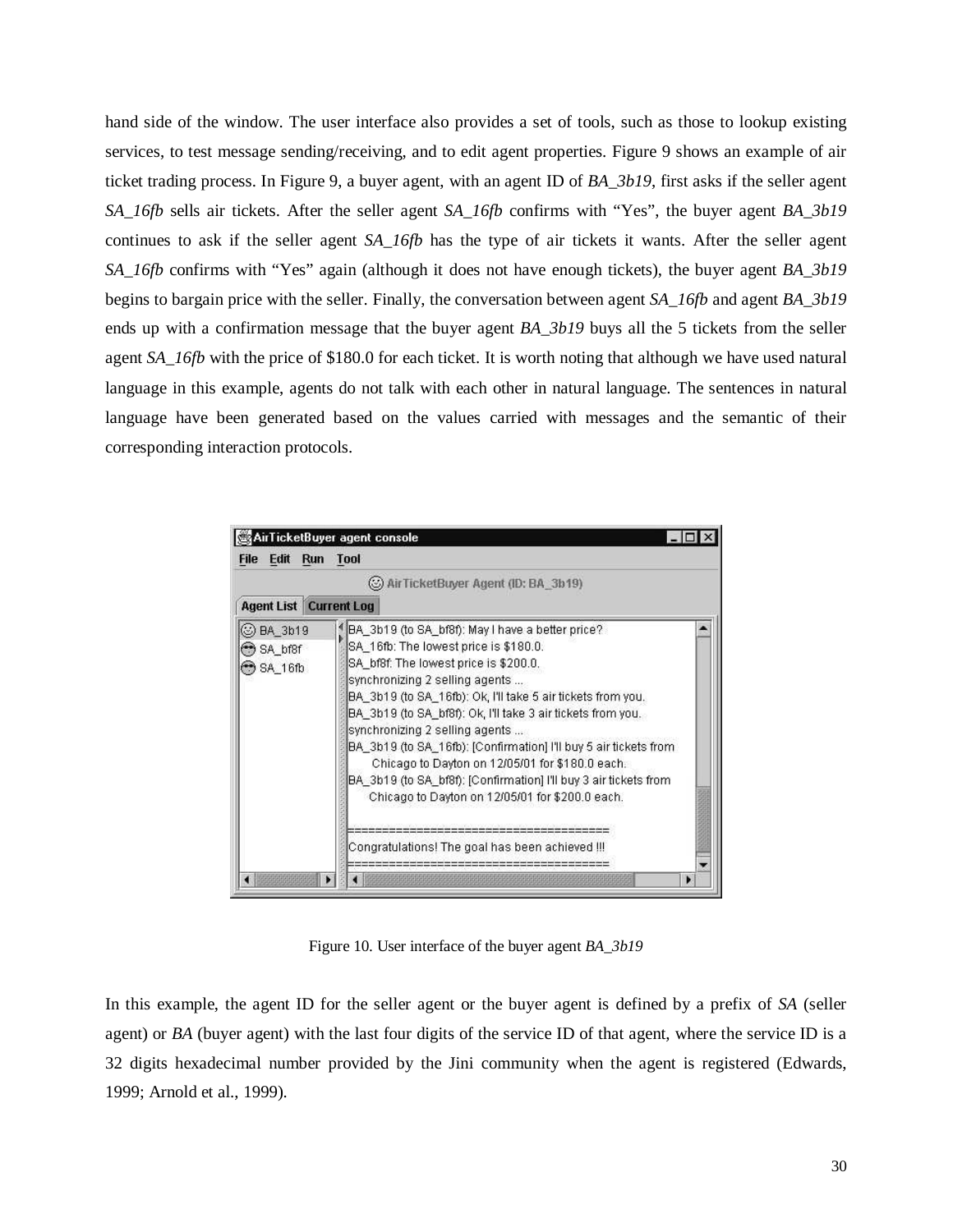In Figure 10, we show the user interface for the air ticket buyer agent. In this figure, we can see that the buyer agent *BA\_3b19* concurrently communicates with two seller agents: *SA\_bf8f* and *SA\_16fb*, and buys 5 tickets from the seller *SA\_16fb* and 3 tickets from the seller *SA\_bf8f* with the *lowest fare* criteria.

## **6. Conclusions and Future Work**

Although a number of agent-oriented systems have been built in the past few years, there is very little work on bridging the gap between theory, systems, and application. The contribution of this paper is to use the agent-oriented G-net model, which is a formal agent model, as a high-level design for agent development, thus we bring formal methods directly into the design phase of the agent development life cycle. Also the role of inheritance in agent development has been carefully discussed. Based on the architectural design and the detailed design of a generic intelligent agent, we developed the ADK as a class library that supports designing and implementing applications of intelligent agents for multi-agent systems. An air ticket trading example was presented to illustrate the derivation of a multi-agent application using the ADK approach. The generality of the example supports the notion that our model-based approach is feasible and effective. For future work, we will formalize the design procedure for developing application-specific intelligent agents, and based on the ADK class library, we will partially automate the implementation process to reduce the programming-level tasks. In future versions of this project, we plan to develop an *Agent Development Environment (ADE)* to support the development process.

**Acknowledgments:** This material is based upon work supported by the U.S. Army Research Office under grant number DAAD19-01-1-0672, and the U.S. National Science Foundation under grant number CCR-9988168. We thank Zhaoxiao Hu and Yan Pan for proof-reading our paper and providing very valuable comments. We also thank all anonymous referees for the careful review of this paper and the many suggestions for improvements they provided.

# **References**

- Arnold, K., O'Sullivan, B., Scheifler, R. W., Waldo, J., and Wollrath, A. 1999. *The Jini Specification*, Addison-Wesley.
- Ashri, R. and Luck, M. 2000. Paradigma: Agent implementation through Jini. In *Proceedings of the Eleventh International Workshop on Database and Expert Systems Applications*, A. M. Tjoa and R. R. Wagner and A. Al-Zobaidie, eds., IEEE Computer Society, pp. 453-457.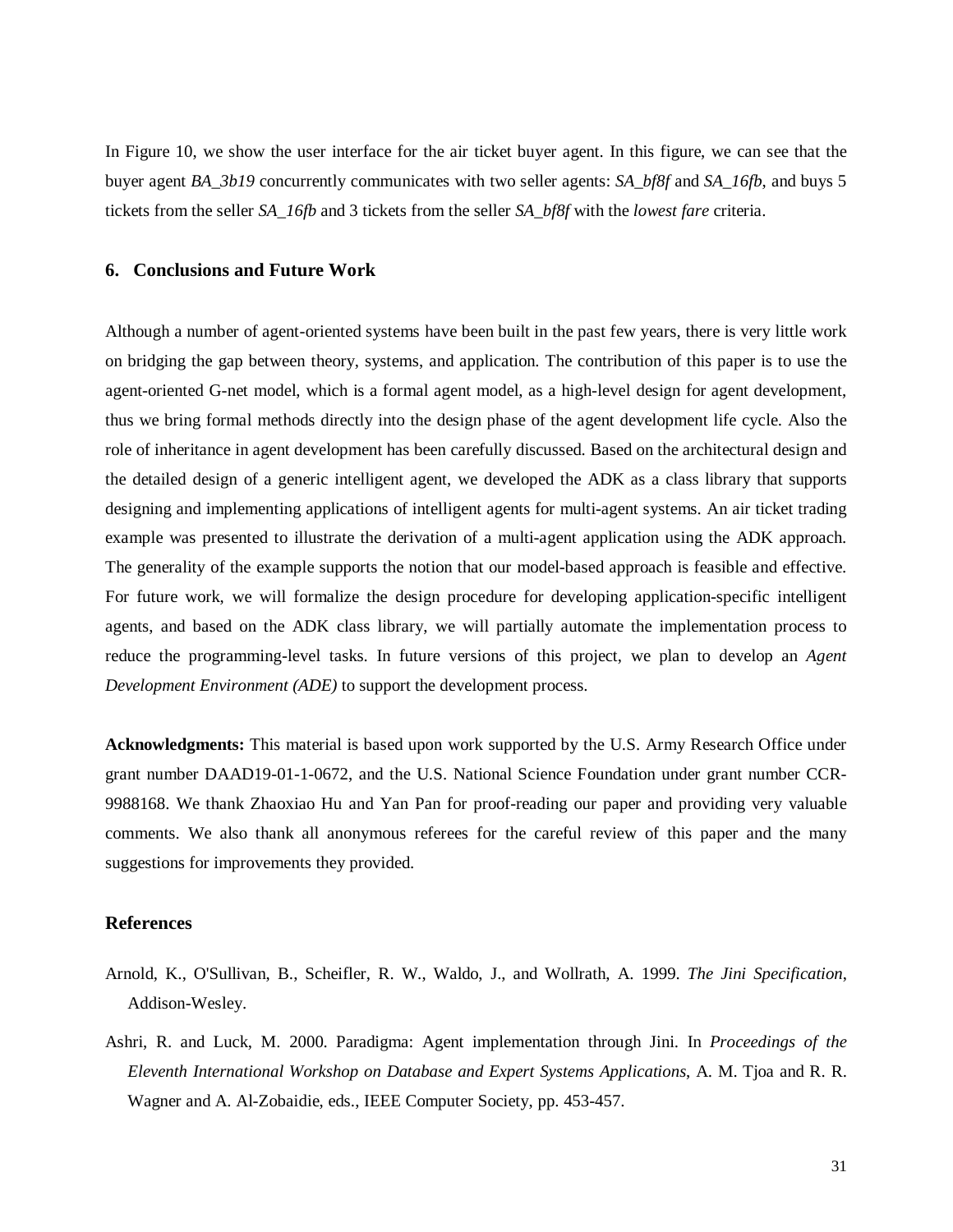- Bellifemine, F., Poggi, A., and Rimassa, G. 1999. JADE A FIPA-compliant agent framework. In *Proceedings of the 4 th International Conference on the Practical Application of Intelligent Agent and Multi Agent Technology* (PAAM99), London, U.K., pp. 97-108.
- Brazier, F.M.T., Dunin Keplicz, N., Jennings, N., and Treur, J. 1997. DESIRE: Modelling multi-agent systems in a compositional formal framework. In: *International Journal of Cooperative Information Systems* (M. Huhns, M. Singh Ed.), Volume 6, pp. 67-94, *Special Issue on Formal Methods in Cooperative Information Systems: Multi-Agent Systems*.
- Buchs, D. and Guelfi, N. 2000. A formal specification framework for object-oriented distributed systems. *IEEE Transactions on Software Engineering* (TSE), Vol. 26, No. 7, pp. 635-652.
- Crnogorac, L., Rao, A. S., and Ramamohanarao, K. 1997. Analysis of inheritance mechanisms in agentoriented programming. In *Proceedings of the 15 th International Joint Conference on Artificial Intelligence* (IJCAI), pp. 647-654.
- Deng, Y. and Chang, S. K. 1990. A G-net model for knowledge representation and reasoning. *IEEE Transactions on Knowledge and Data Engineering*, Vol. 2, No. 3, pp. 295-310.
- Deng, Y., Chang, S. K., Perkusich, A., and de Figueredo, J. 1993. Integrating software engineering methods and Petri nets for the specification and analysis of complex information systems. In *Proceedings of the 14 th International Conference on Application and Theory of Petri Nets*, Chicago, pp. 206-223.
- D'Inverno, M., Fisher, M., Lomuscio, A., Luck, M., De Rijke, M., Ryan, M., and Wooldridge, M. 1997. Formalisms for multi-agent systems. *The Knowledge Engineering Review*, Vol. 12, No. 3.
- D'Inverno, M. and Luck, M. 2001. Formal agent development: framework to system. In *Formal Approaches to Agent-Based Systems: First International Workshop*, FAABS 2000, Rash, J.L., Rouff, C.A., Truszkowski, W., Gordon, D., Hinchey, M.G., (eds.), Lecture Notes in Artificial Intelligence, 1871, Berlin, Springer-Verlag, 2001, pp. 133-147.
- Edwards, W. K. 1999. *Core Jini*, The Sun Microsystems Press, Prentice Hall PTR, Upper Saddle River, NJ.
- Finin, T., Labrou, Y., and Mayfield, J. 1997. KQML as an agent communication language. *Software Agents*, Jeff Bradshaw, ed., MIT Press, Cambridge.
- FIPA 2002. The foundation for intelligent physical agents. *FIPA 2000 Specifications*. Http://www.fipa.org.
- Fisher, M. 1995. Representing and executing agent-based systems*. Intelligent Agents -- Proceedings of the International Workshop on Agent Theories, Architectures, and Languages*, M. Wooldridge, and N. Jennings, eds., Lecture Notes in Computer Science, Vol. 890, Springer-Verlag, pp. 307-323.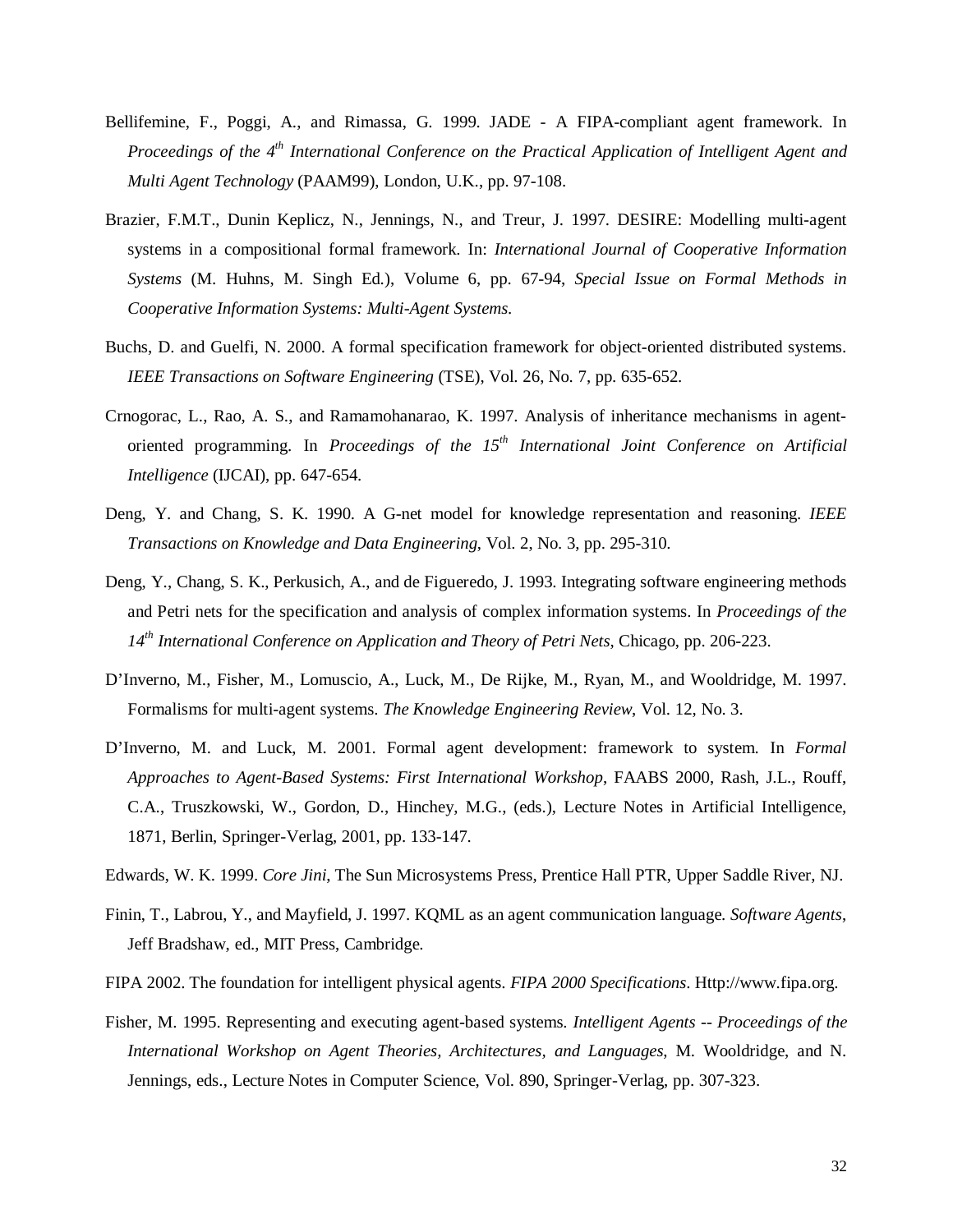- Flores, R. A. and Kremer, R. C. 2001. Formal conversations for the Contract Net protocol. *Multi-Agent Systems and Applications II*, V. Marik, M. Luck & O. Stepankova, eds., Lecture Notes in Computer Science, Springer-Verlag.
- Howden, N., Rönnquist, R., Hodgson, A., and Lucas, A. 2001. JACK intelligent agents summary of an agent infrastructure. In *Proceedings of the 5 th International Conference on Autonomous Agents*.
- Huber, M. 1999. JAM: a BDI-theoretic mobile agent architecture. In *Proceedings of International Conference on Autonomous Agents*, pp. 236-243.
- Huber, M. J., Kumar, S., Cohen, P. R., and McGee, D. R. 2001. A formal semantics for proxy communicative acts. In *Proceedings of the Eighth International Workshop on Agent Theories, Architectures, and Languages* (ATAL-2001)*,* Seattle, Washington, USA.
- Iglesias, C. A., Garrijo, M., and Centeno-González, J. 1998. A survey of agent-oriented methodologies. In *Proceedings of the Fifth International Workshop on Agent Theories, Architectures, and Language* (ATAL-98), pp. 317-330.
- Ioerger, T. R., Volz, R. A., and Yen, J. 2000. Modeling cooperative, reactive behaviors on the battlefield using intelligent agents. In *Proceedings of the Ninth Conference on Computer Generated Forces* (9th CGF), pp. 13-23.
- Kinny, D., Georgeff, M., and Rao, A. 1996. A methodology and modeling technique for systems of BDI agents. *Agents Breaking Away: Proceedings of the Seventh European Workshop on Modeling Autonomous Agents in a Multi-Agent World,* W. Van de Velde and J. W. Perram, eds., LNAI, Vol. 1038, Springer-Verlag: Berlin, Germany, pp. 56-71.
- Lakos, C. A. and Keen, C. 1994. LOOPN++: A new language for object-oriented Petri nets. In *Proceedings of Modelling and Simulation* (European Simulation Multi-Conference), Barcelona, Society for Computer Simulation, pp. 369-374.
- Luck, M. and d'Inverno, M. 1995. A formal framework for agency and autonomy. In *Proceedings of the First International Conference on Multi-Agent Systems*, AAAI Press / MIT Press, pp. 254-260.
- Murata, T. 1989. Petri nets: Properties, analysis and applications. In *Proceedings of the IEEE*, Vol. 77, No. 44, pp. 541-580.
- Nwana, H., Ndumu, D., Lee, L., and Collins, J. 1999. ZEUS: A toolkit for building distributed multi-agent systems. *Applied Artificial Intelligence Journal*, Vol. 13, No. 1, pp. 129-186.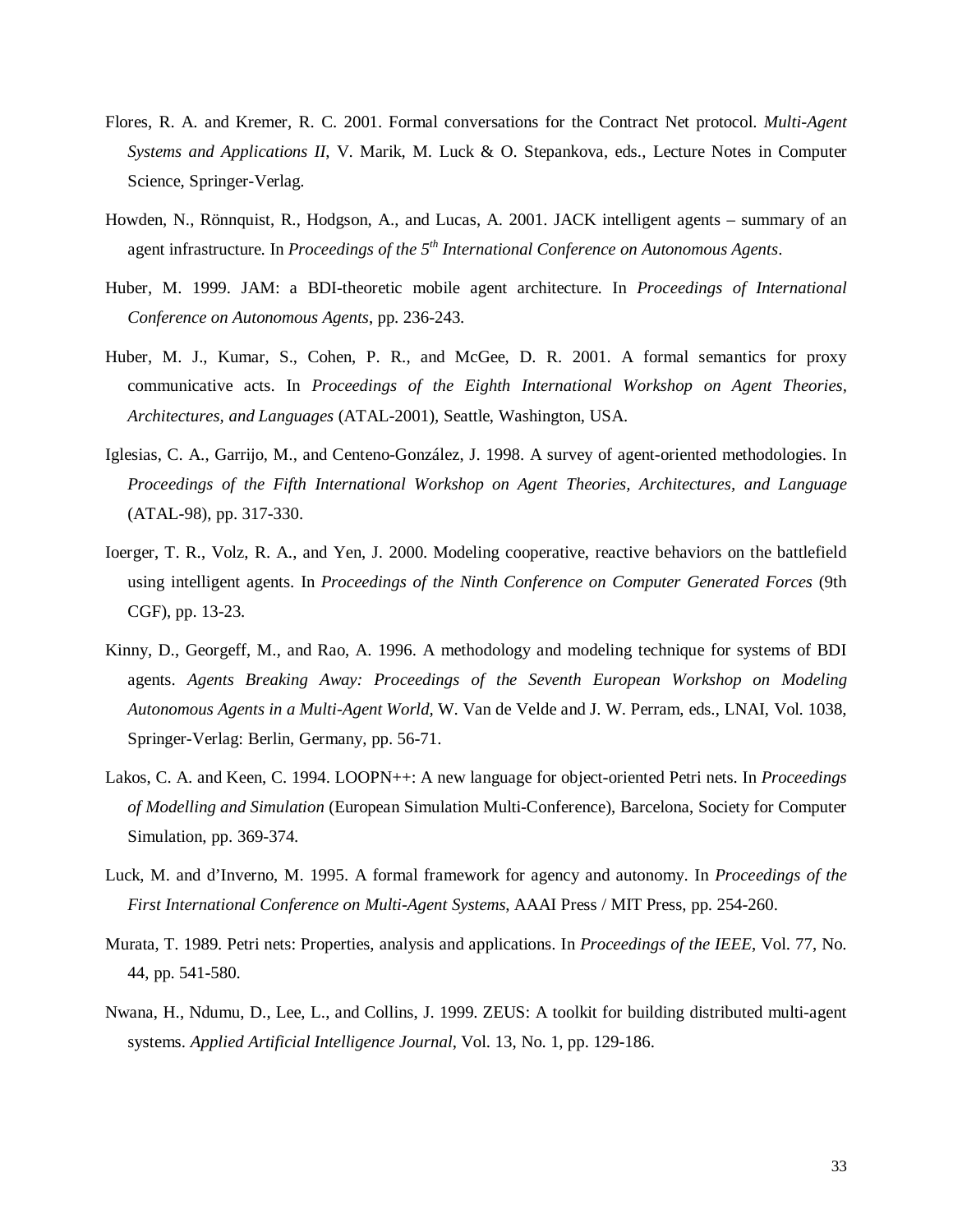- Odell, J., Van Dyke Parunak, H., and Bauer, B. 2001. Representing agent interaction protocols in UML. *Agent-Oriented Software Engineering*, Paolo Ciancarini and Michael Wooldridge, eds., Springer-Verlag, Berlin, pp. 121–140.
- Pan, Y. 2002. *Refinement of an Agent-Based Model to support Decision Making and Standard Agent Communication Languages*, Masters Thesis, University of Illinois at Chicago.
- Penczek, W. and Lomuscio, A. 2003. Verifying epistemic properties of multi-agent systems via bounded model checking. In *Proceedings of the Second International Conference on Autonomous Agents and Multi-Agent Systems* (AAMAS'03), Melbourne.
- Perkusich, A. and de Figueiredo, J. 1997. G-Nets: A Petri net based approach for logical and timing analysis of complex software systems. *Journal of Systems and Software*, Vol. 39, No. 1, pp. 39-59.
- Poslad, S., Buckle, P., and Hadingham, R. 2000. The FIPA-OS agent platform: Open source for open standards. In *Proceedings of the 5 th International Conference on the Practical Application of Intelligent Agent and Multi Agent Technology* (PAAM2000), Manchester, UK.
- Pressman, R. S. 2001. *Software Engineering: A Practitioner's Approach*, 5 th Edition, McGraw-Hill.
- Rao, A. S. and Georgeff, M. P. 1993. A model-theoretic approach to the verification of situated reasoning systems. In *Proceedings of the Thirteenth International Joint Conference on Artificial Intelligence (IJCAI-93)*, Chambery, France, pp. 318-324.
- Rodriguez-Aguilar, J. A., Martin, F. K., Garcia, P., Noriega, P., and Sierra, C. 1999. Towards a formal specification of complex social structures in multi-agent systems. *Collaboration between Human and Artificial Societies,* J. Padget, ed., LNAI, Vol. 1624, Springer-Verlag, pp. 284-300.
- Saldhana, J., Shatz, S. M., and Hu, Z. 2001. Formalization of object behavior and interactions from UML models. *International Journal of Software Engineering and Knowledge Engineering (IJSEKE)*, Vol. 11, No. 6, pp. 643-673.
- Siegel, J. and the OMG Staff Strategy Group 2001. Developing in OMG's model driven architecture (MDA). *OMG White Paper*, Object Management Group.
- Smith, R. G. 1980. The Contract Net protocol: high-level communication and control in a distributed problem solver. *IEEE Transactions on Computer*, Vol. C-29, pp. 1104-1113.
- Vasconcelos, W., Sabater, J., Sierra, C., and Querol, J. 2002. Skeleton-based agent development for electronic institutions. In *Proceedings of the First International Joint Conference on Autonomous Agents and Multi-Agent Systems (AAMAS)*, Italy.